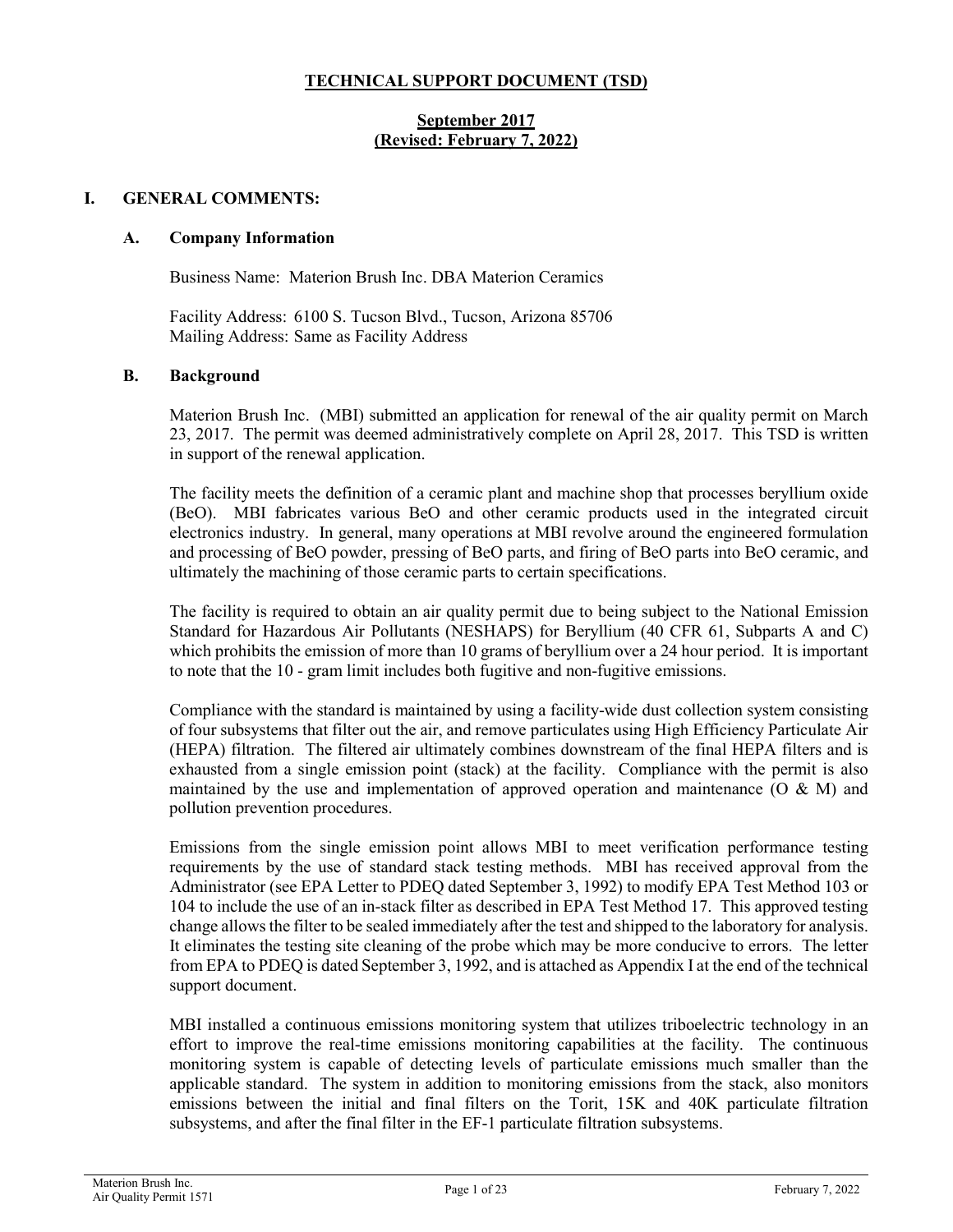A significant permit revision was submitted and the permit revised on April 29, 2015, to include monitoring of the Auburn triboelectric particle detectors into the existing permit and to exclude the requirement to conduct performance stack testing unless required by the Pima County Department of Environmental Quality (PDEQ). The decision to exclude MBI from the requirement to conduct annual performance stack testing was based on the historical test results over the previous 10 years and MBI's voluntary efforts to install advanced equipment for monitoring the performance of the stack and particulate filtration subsystems.

Solvents, acids, and bleaches are also used in processes at the facility as cleaning agents and binders but none in sufficient quantities to trigger permitting thresholds. Several fossil fuel fired commercial and industrial equipment (boilers and heaters) are used at the facility for purposes of material prep, heating water and temperature control for the facility.

MBI continues to evaluate other processes, products, and markets. One such product currently under R&D is a Cadmium-Zinc-Tellurium target used in the manufacture of solar equipment.

The Table below summarizes the permit actions taken since the last permit renewal.

| Date Received/<br>Approved          | <b>Permit Action</b>                                                                                                                                                                                                                                                                                                                                  |
|-------------------------------------|-------------------------------------------------------------------------------------------------------------------------------------------------------------------------------------------------------------------------------------------------------------------------------------------------------------------------------------------------------|
|                                     | 1571-16P: Permit Amendment:                                                                                                                                                                                                                                                                                                                           |
| Approved<br>4/10/2013               | Request to remove the daily pressure drop reading requirement in Forms EV-4-0069<br>and EV-4-0133 based on installation of the automatic shutdown system installed prior<br>to the issuance of the 2006 renewal permit and explained in the previous TSD issued<br>with the 2006 and the 2012 renewals. (See Section XI. Previous Permit Conditions). |
| Received<br>03/04/2014              | 1571-17P: Minor Revision:                                                                                                                                                                                                                                                                                                                             |
| Approved<br>4/23/2014               | Application proposing the addition of three screen printers at the facility to apply<br>molybdenum/manganese base coats to parts.                                                                                                                                                                                                                     |
| Received                            | 1571-18P: Significant Permit Revision:                                                                                                                                                                                                                                                                                                                |
| 07/15/2014<br>Approved<br>4/29/2015 | Application proposing to incorporate the Auburn Tribo particle detectors into the<br>existing permit as an additional qualitative monitoring system for the pollution<br>control equipment.                                                                                                                                                           |
| Received<br>4/27/2015               | 1571-19P: Facility Change allowed without permit revision                                                                                                                                                                                                                                                                                             |
| Approved<br>4/28/2015               | Replacement of K.O. Lee grinder with newer Eco Tech replacement grinding unit.                                                                                                                                                                                                                                                                        |
|                                     | 1571-20P: O & M Plan Submittal for Aqua Regia Operation:                                                                                                                                                                                                                                                                                              |
| Received<br>June 11, 2015           | Received the Aqua Regia Operation and Maintenance Plan (document CX-3-0014,<br>Revision B) as detailed in permit condition Part C.IV.1).                                                                                                                                                                                                              |
|                                     | 1571-21P: Change of the primary Responsible Official                                                                                                                                                                                                                                                                                                  |
| Received/Approved<br>8/27/2015      | Replacement of Jeffrey Zenan as the primary R.O. to replace Ken Harrison. And<br>the addition of Joshua Schiro as an additional R.O.                                                                                                                                                                                                                  |
| Received<br>1/19/2016               | 1571-22P: Facility Change allowed without permit revision                                                                                                                                                                                                                                                                                             |
| Approved<br>1/21/2016               | Request to amend permit for the change/replacement of the Bryan steam boiler (Cap.<br>1.5 MMBtu) with a new Parker Boiler (Cap. 1.26 MMBtu).                                                                                                                                                                                                          |
| Received<br>6/7/2016                | 1571-101P <sup>1</sup> : Facility Change without a permit revision                                                                                                                                                                                                                                                                                    |
| Approved<br>8/19/2016               | Proposal to Calcine liquid Beryllium Hydroxide in the TK4 Kiln to produce BeO<br>powder.                                                                                                                                                                                                                                                              |
| Received<br>March 23, 2017          | 1571-102P: Application to renew current permit.                                                                                                                                                                                                                                                                                                       |

## **Table 1A: Summary of Permit Actions within the Previous Permit Term**

 $<sup>1</sup>$  New permit action numbering system begun with the Accela Automation system, Pima County's civic platform database.</sup>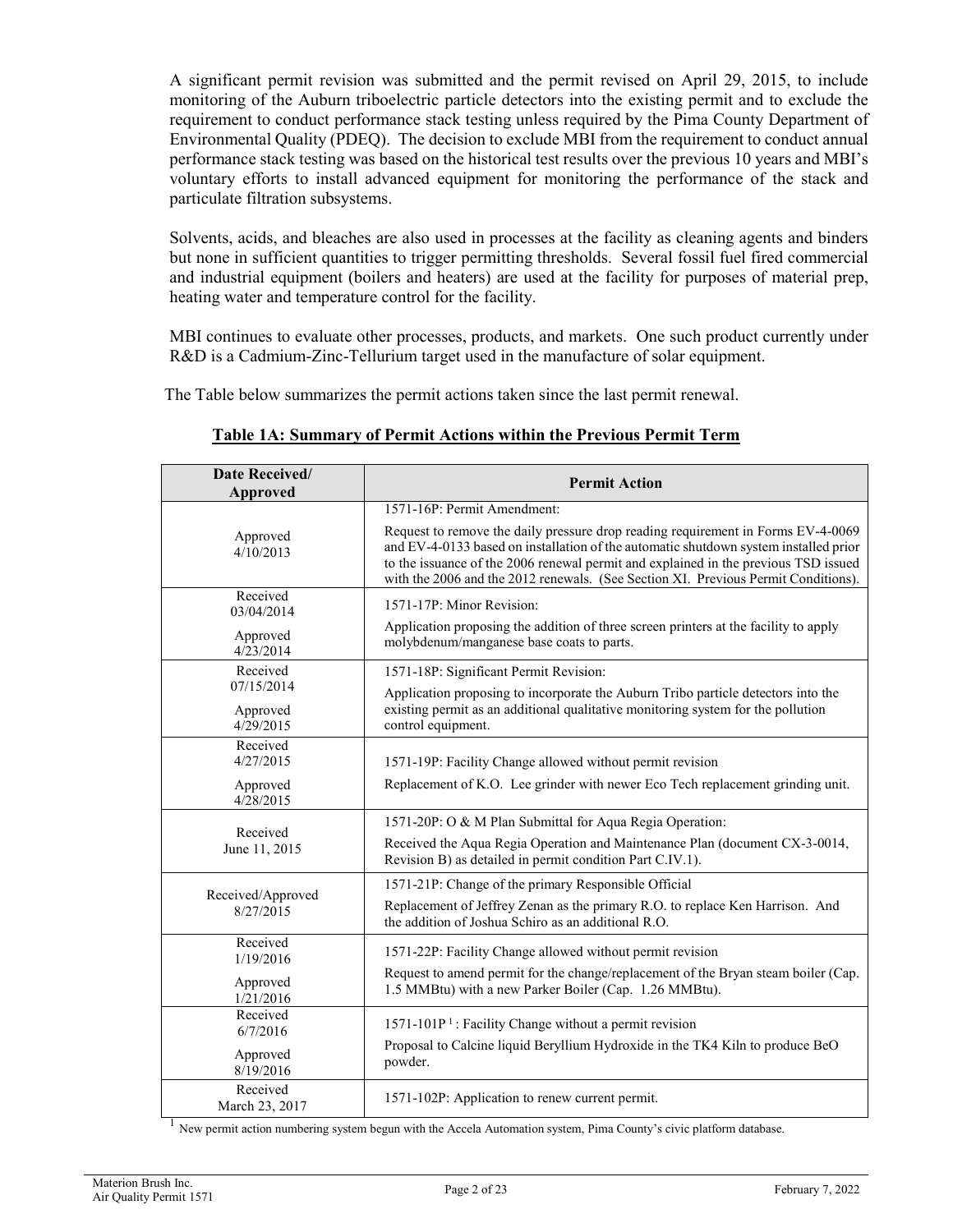The Table below summarizes the permit actions taken since the last permit renewal.

| Date Received/<br>Approved | <b>Permit Action</b>                                                                                              |
|----------------------------|-------------------------------------------------------------------------------------------------------------------|
| Received<br>3/29/2019      | 1571-104P: Facility Change without a permit revision                                                              |
| Approved<br>04/09/2019     | Notice and approval to install Optisonic $550 X (5-axis)$ machine) in the complex<br>machining area of the plant. |
| Received                   | 1571-103P: Facility Change without a permit revision                                                              |
| 12/17/2018                 | Starting January 1, 2019, the source legal name was change from Materion                                          |
| Approved                   | Ceramics Inc. to Materion Brush Inc. Updated Permit cover and TSD to reflect                                      |
| 01/02/2019                 | change.                                                                                                           |
| Received                   | 1571-106P: Facility Change without a permit revision                                                              |
| 10/28/2021                 | Starting 11/01/2021, Materion will receive Lithium Carbonate and Alumina                                          |
| Approved                   | powders for processing through existing Tunnel Kiln #4. No changes to existing                                    |
| 11/01/2021                 | equipment and potential to emit. Updated TSD to reflect change.                                                   |

## **Table 1B: Summary of Permit Actions within the Current Permit Term**

## **II. FACILITY DESCRIPTION**

## **A. Process Description**

### *Beryllium Ceramic Production Process:*

On August 19, 2016, MBI received approval to begin a new process at the facility to calcine beryllium hydroxide liquid to produce up to 273 lbs/day of THOX (Thermalox-V) BeO powder using the existing TK4 Kiln located in Room 28. The kiln will be vented to a scrubber inside the plant to remove potential acid gases released during the new process. The scrubber exhausts inside the room. The BeO powder produced will be processed and used in the exact same manner and in addition to the UOX powder historically received at the plant for manufacturing the various BeO ceramic products.

The BeO ceramic production process begins in the material preparation area. The BeO powder goes through various steps which may include introducing additives and binders, wet milling, and spray drying in preparation for the forming processes. After the powder is placed in containers, it is transported to three forming production areas as described below. Dry Pressing is used in the Dry Pressing area (Room 32), Extrusion in the Extruded Products area (Room 16), and isostatic-pressing in the Laser Forming/Machining area (Rooms 36 & 38). The final stage of ceramic parts production involves firing the formed parts which is performed in various kilns located throughout the plant in Rooms 17, 28, 29, 25, 16, 32, and 43.

## *Dry Press Areas (Room 32):*

Using a variety of mechanical or hydraulic presses, parts are formed in the dry pressing area after which they are placed in kilns for firing. If required, parts are then sent to machining, lapping, or inspection areas depending on product specifications. During various stages, the parts also may be deburred, cleaned, and rinsed. The products are finally inspected and packaged for stock or shipping.

### *Extruded Products Area (Room 16):*

An extrusion press is used to form varying rod products. Similar to the pressing area process, parts are placed in kilns for firing upon which any required final machining to customer specifications is performed. Parts are then cleaned, inspected and packaged for stock or shipping.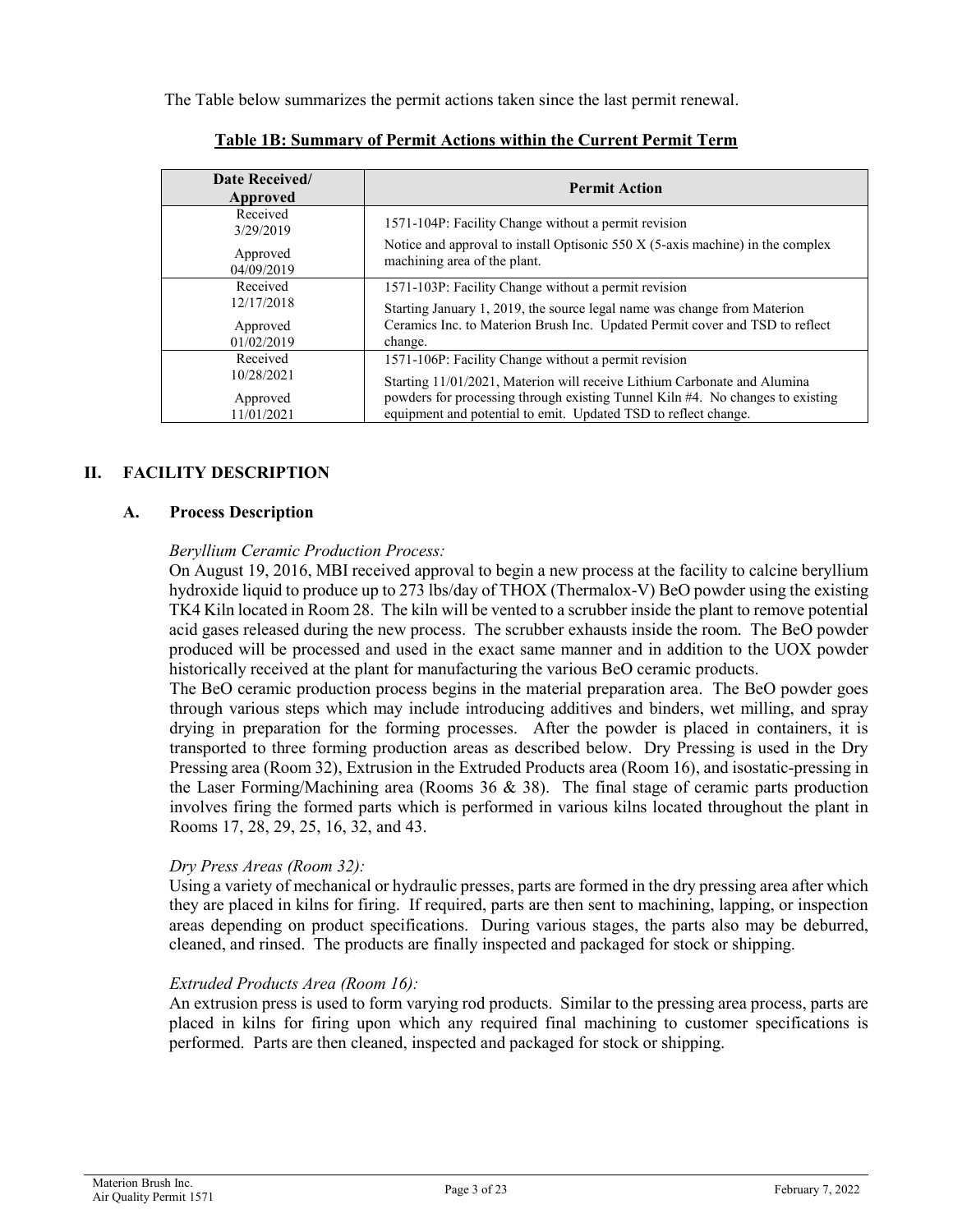## *Lasers Forming/Machining Area (Rooms 36 & 37):*

This area uses an ISO Static press (Iso-press) to form cylindrical, square or rectangular shapes. The next step termed "green machining", is a rough machining of unfired cylindrical parts after the forming process. The parts are then placed in kilns for firing. Required final machining to customer specifications is performed following firing. Other shapes that are Iso-pressed are typically fired first and then sent for final machining operations. The parts are finally cleaned, inspected and sent for either metallizing or packaged for stock or shipping.

## *Metallizing/Clean Room/Firing Areas (Rooms 29, 30, & 50):*

Metallization can include roll-coating, spraying or screen printing of a moly manganese base coat onto the parts. Parts are then fired in hydrogen atmosphere furnaces. Parts that require nickel plating are then taken through an electrolytic process. The final step for these parts is cleaning, inspection and packaging in preparation for delivery to the customer.

### *Aqua Regia Cleaning Process - Area (Room 28):*

This process is used to perform special cleaning of BeO parts using either an ultrasonic cleaner and phosphoric acid solution or an Aqua Regia acid solution. The processes are accomplished under a ventilation hood and the vapors scrubbed through a countercurrent scrubber column using an alkaline solution to scrub the acid vapors. The scrubber discharges directly inside Room 28.

### Other Materials & Research & Development

#### *Alumina Process:*

MBI has been manufacturing alumina ceramics for several years. Alumina is a mid-grade alternative to BeO for some applications and generally not considered to be a significant health hazard. When processed it is handled exactly the same way as the BeO ceramic products.

## *Cadmium-Zinc-Tellurium Target R&D activities:*

In the *Cadmium-Zinc-Tellurium Target* manufacturing process, powder is formed and machined for the purposes of delivery to the customer. This process is in the new product development stage and is therefore still under Research & Development (R&D). When used on some machines, portable HEPA filtration is employed during those operations. If MBI goes into regular production for this process MBI will revise the permit and likely install HEPA or wet filtration device on the machines involved and vent the exhaust from the control devices inside the plant.

### *YAG R&D activities:*

MBI has recently begun R & D production of Ytria-Alumina-Garnet (YAG) ceramic to be used as a transparent ceramic for some applications. YAG is not generally considered to be a significant health hazard. When processed it is handled exactly the same way as BeO and alumina.

### **B. Air Pollution Control Equipment**

#### Facility-Wide Particulate Collection and Control System

All manufacturing or support operations with the potential to generate airborne beryllium containing particulate are controlled by a facility-wide dust collection system. This system includes four separate subsystems identified as air pollution control equipment at the facility and includes:

- a 15K cfm dust collecting system consisting of a 60 Cartridge filter unit and a High Efficiency Particulate Air (HEPA) triple stage final filter house;
- a 40K cfm dust collecting system consisting of two Farr 80 filter units and a HEPA double stage final filter house;
- a Torit 7K cfm triple stage HEPA filtered dust collecting system and;
- a 6.5K EF-1 Air (HEPA) filtration system.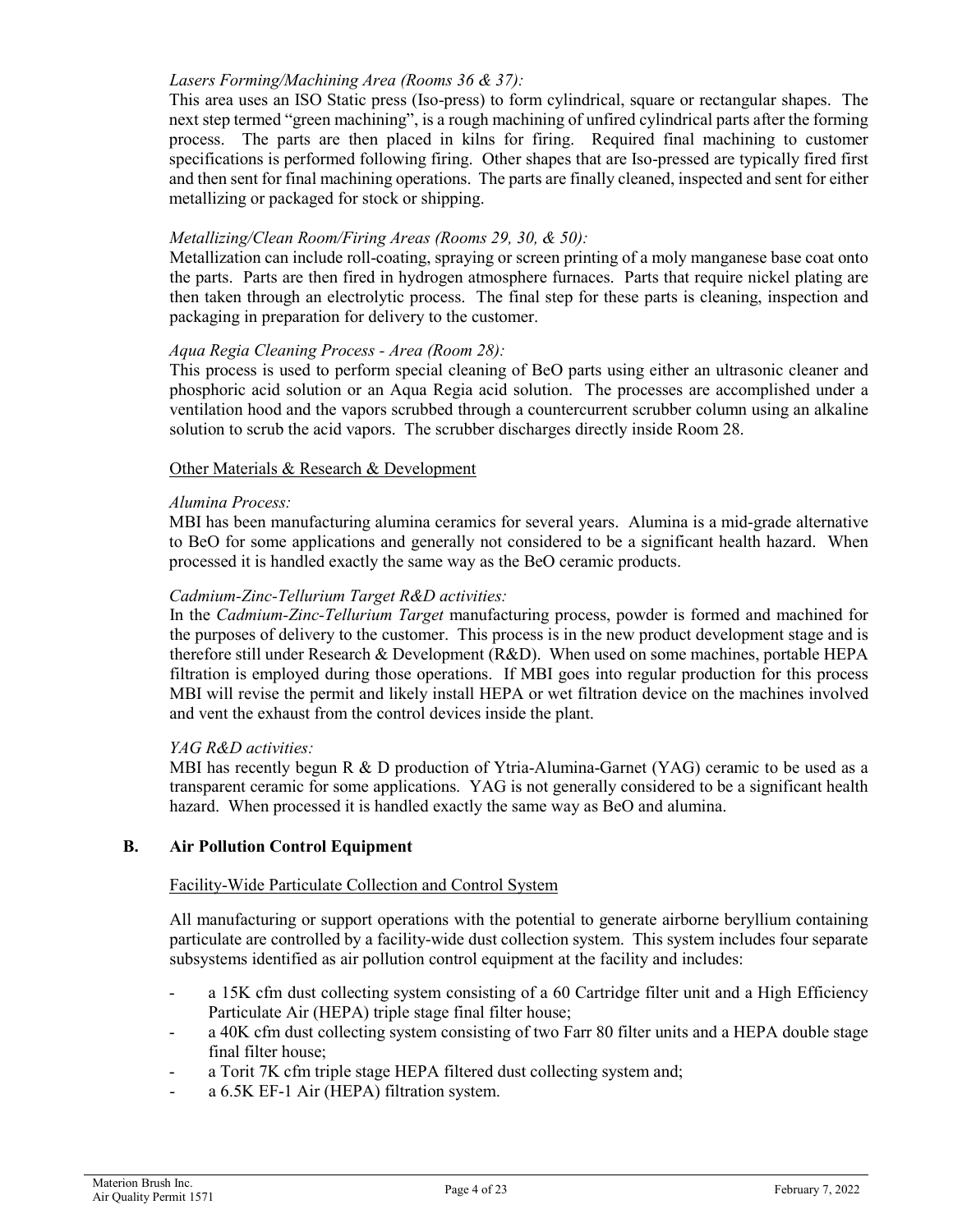All four collection and control subsystems combine and are routed to a single stack to be exhausted. Production operations that would involve the potential emissions of beryllium, either utilize wet methods and are completely enclosed (hooded), or use a high vacuum pick-up sweep at the point of operation for capture of beryllium containing particulate material. Airflow from the systems is routed to one of the air pollution control (APC) units for removal by filtration. There are several cleaning air showers at the facility. The exhausted air from these APC units is either HEPA filtered outside the building or have self-contained HEPA filters within the unit. In either case, exhaust air ultimately is vented through the control systems before being released to the ambient air. The systems are continuously monitored with differential pressure gauges that will cause an automatic shutdown should the differential pressure go outside the permitted set points due to a malfunction of the filtration subsystems.

## Auburn Triboelectric Particulate Probes - Qualitative Particulate Monitoring Systems

The facility operates a qualitative monitoring system for the pollution control equipment in operation. MBI has installed particle probes to provide continuous monitoring for particulates that may be present in the exhaust air that passes between the primary filters and the final filters on the four (4) subsystems. A final particle probe monitors the combined exhaust air from all subsystems prior to being discharged to the ambient air from the stack.

A base station has been installed with capabilities of monitoring pre-set alarms for notification and response purposes. The alarm levels have been established to be indicative of a primary filter failure. A diagram of the pollution control equipment and the location of the particle detector probes is provided in Attachment 3 of the permit.

### Vents and Exhaust Fans - Emission Control

MBI has identified several "building penetrations" (i.e., exhaust or intake vents that are not routed to any control system) that exist at the facility. These exhaust/intake vents fall into seven main categories:

- Powered Exhaust Fans in Production Areas
- Powered Exhaust Fans in Non-Production Areas
- Relief Vents in Production Areas
- Relief Vents in Non-Production Areas
- Gas Vents from Area Heaters in Production Areas
- Gas Vents from Area Heaters in Non-Production Areas
- Make-Up Air Intakes

Of these seven main categories of "building penetrations", the category of most concern are the powered exhaust fans in production areas. The powered exhaust fans in the production areas, which are all mounted in or near the building roof, have the greatest potential to contribute to fugitive emissions. Twelve of these vents were identified in the MBI letter dated February 28, 2001.

## **III. REGULATORY HISTORY**

## **A. Testing & Inspections**

Testing and inspections have occurred regularly and there have been no reports of exceedances or violations recorded in the last permit term. Since the APC subsystems are routed to a single stack, it allows the use of standard stack testing methods using EPA Method 103. MBI obtained EPA approval to modify the test to include and in-stack filter in order to provide more efficient sample collection. The last full compliance inspection was conducted on June 5 and 8, 2015, and the facility was determined to be compliant.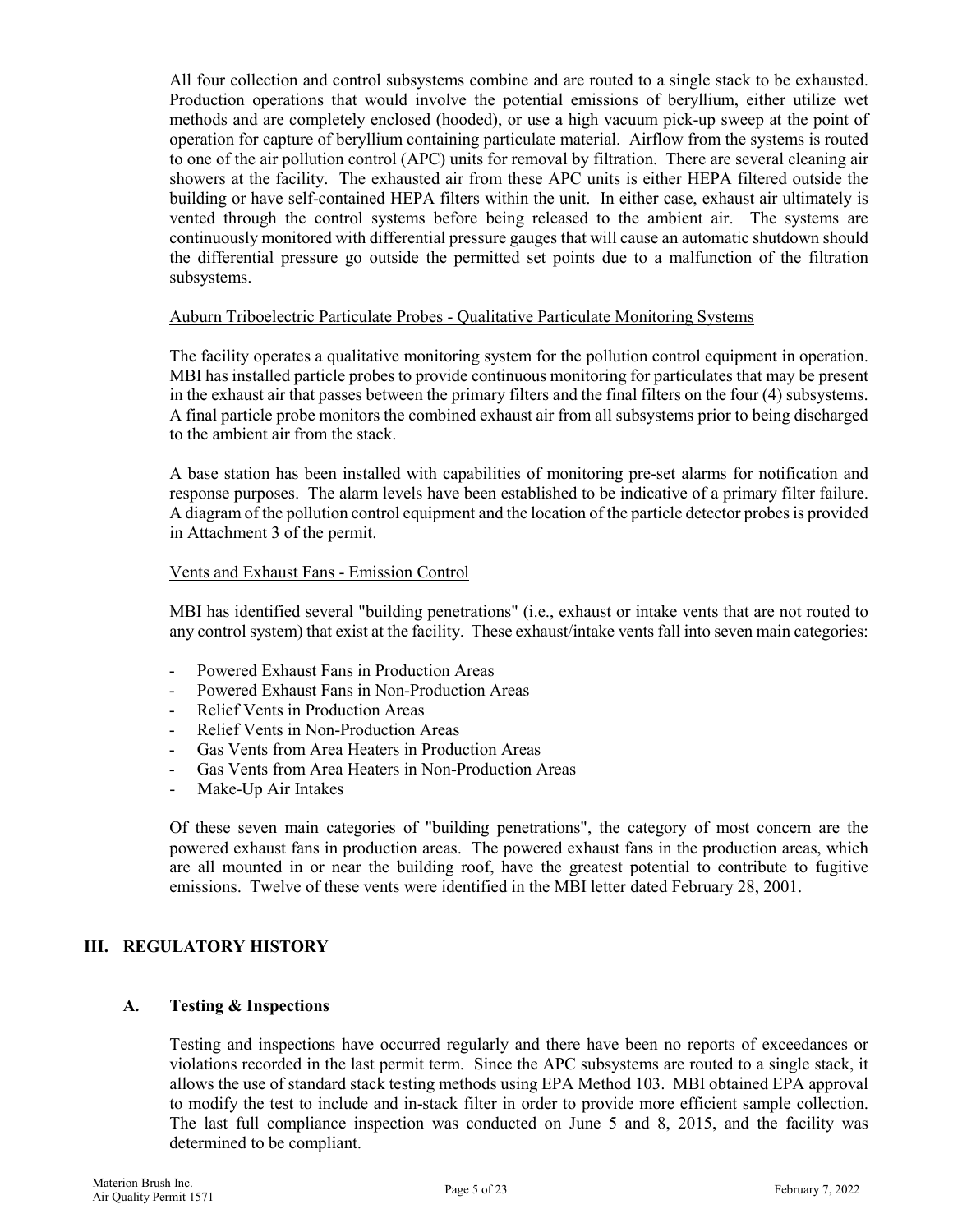## Vent & Exhaust Fan Testing & Results

Historical records show that when the plant was originally built in 1979 and 1980, some vents were tested. The Control Officer required MBI to test for beryllium emissions from other vents as they were located in the production area. Of the twelve vents, five were selected to be tested based upon stack configuration, production area vented, and potential for emissions. Such tests, using EPA Test Methods 1 through 4 and 104, were conducted on May 23, 2001, and on May 29, 2001. Test results showed non-detect levels of beryllium using the analytical method, effectively zero emissions from the vents.

In a previous TSD, a hypothetical number using the detection limit of 0.145 grams of beryllium per 24 hour period from tested vents was used to estimate the potential to emit (PTE) from all the vents (tested and untested). This led to a number of 0.4 grams of beryllium per 24-hour period. This methodology was revisited following public comment during the renewal permit process. Upon further review, the Control Officer determined the methodology was erroneous and misleading. Testing of the vents completed by reputable testing companies in 2001 and 2010 has shown non-detect levels of beryllium emissions and these are the actual results from the vents and not the hypothetical number of 0.4 grams of beryllium per 24-hr period.

Concurrent with the 2001 testing of the exterior vents, indoor sampling was conducted in the production areas using NIOSH Methods 7102 and 7300 in an attempt to determine a relationship between concentrations of beryllium in the production areas and the amount of beryllium exhausted through the uncontrolled vents, even though no powered exhaust vents are located in rooms where beryllium powder is used. Indoor sampling results (nine samples taken at normal production levels, or 4 to 6 feet above floor level) yielded beryllium concentration values that ranged from 0.0502 μg per m3 of sampled air at the low end to 0.0573 μg per m3 of sampled air at the high end. Although no exact quantitative relationship between indoor beryllium concentrations and outdoor beryllium vent exhaust amounts could be derived because of differences in the test methods, a qualitative appraisal suggests that the indoor and outdoor results are reasonably consistent. This qualitative relationship is important because indoor sampling is conducted and recorded much more frequently than the exterior testing. Thus if indoor sampling conducted on a more frequent basis consistently shows minute beryllium concentrations, there will consistently be non-detect emissions at all vents based on non-detect vent testing results.

It is unlikely for beryllium to be emitted from the powered exhaust vents (as demonstrated by the testing in 2001 and 2010) as there are no powered exhaust vents located in rooms where beryllium powder is used. However, the Control Officer believes it is appropriate for MBI to maintain internal operating procedures that would require MBI staff shutting down the powered exhaust fans in affected production areas as one of the first actions taken in the event of a beryllium powder spill in any of these rooms. The permit contains permit conditions requiring the Permittee to follow these procedures.

PDEQ does not require periodic testing of the powered exhaust vents in these areas since there are no beryllium forming or machining processes in these areas. The firing rooms where vents 1-7 are located contain kilns where products are already formed and no beryllium oxide powder is used. The room where lapping is performed is a self-contained room in firing room #2 with its own air intake and air handler that is HEPA filtered and does not affect vents 2 and 3.

The lapping room designation is used to identify the approximate location of these two vents and not the rooms they draw air from. The affected room contains electric furnaces that do not affect the lapping room itself. Lapping is performed in a self-contained room within the room containing the kiln(s). This was verified by PDEQ permitting staff during a physical inspection completed on September 17, 2012.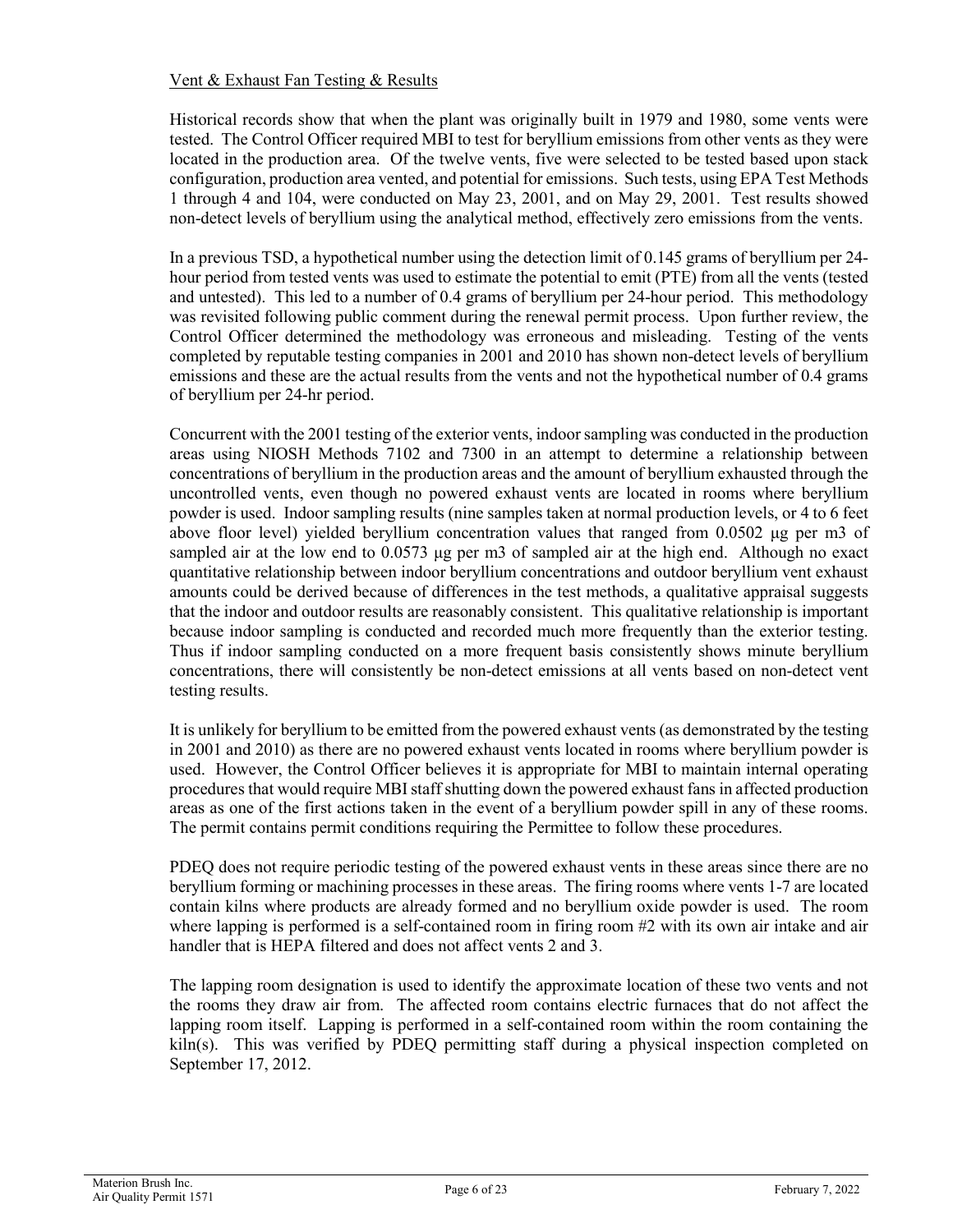Based on the above, it is highly unlikely that there will be any beryllium emissions found in these exhaust vents. The powered exhaust vents are in place to reduce the heat loading from the electric furnaces in these areas. MBI is required to perform weekly inspections of the powered vents, as well as doorways, outside duct work, and pollution control devices for any maintenance needs or evidence of beryllium emissions.

In addition to the monitoring requirements, should a powder spill occur MBI is also required, by the permit, to immediately activate a beryllium oxide spill response plan and isolate the area, turn off any powered exhaust vents that may be located in adjacent rooms, thoroughly clean the affected area, follow thorough decontamination procedures and document the spill in the facility Incident Management System.

These and other internal procedures not highlighted in the permit are followed by MBI to ensure that no emissions of beryllium will occur from the vents and exhaust fans.

## **B. Permit Deviation Reports**

| Date              | <b>Permit Deviation/Notification</b>                                                                                                                                                                                                                                                     |
|-------------------|------------------------------------------------------------------------------------------------------------------------------------------------------------------------------------------------------------------------------------------------------------------------------------------|
|                   | 1571-3D: Deviation Report                                                                                                                                                                                                                                                                |
| June 5 & 6, 2015  | Description:                                                                                                                                                                                                                                                                             |
|                   | Failed to report a stack particle probe alarm condition within 24 hours on May 16,<br>2015. Failed to submit the 2014 BACT report with 30 days of the permit anniversary<br>date. Failed to submit a timely $O & M$ Plan for the Aqua Regia cleaning station.                            |
|                   | Corrective Actions:                                                                                                                                                                                                                                                                      |
|                   | MBI misunderstood the requirement to report any and all stack probe alarms even in<br>the event of a precipitation event or during a planned shutdown. A database system<br>was implemented to place reminders for the required annual or periodic reports.<br>1571-4D: Deviation Report |
|                   |                                                                                                                                                                                                                                                                                          |
| August 22, 2015   | The stack particle probe alarm averaged more than 100 pA for more than a 5 minute<br>period due to precipitation event while operations and the APC systems were off-<br>line.                                                                                                           |
|                   | 1571-5D:Deviation Report                                                                                                                                                                                                                                                                 |
| August 28, 2015   | The stack particle probe alarm averaged more than 100 pA for more than a 5 minute<br>period on August 10 <sup>th</sup> due to precipitation event while operations and the APC<br>systems were off-line.                                                                                 |
|                   | 1571-6D: Deviation Report                                                                                                                                                                                                                                                                |
| September 5, 2015 | The stack particle probe alarm averaged more than 100 pA for more than a 5 minute<br>period due to precipitation event while operations and the APC systems were off-<br>line.                                                                                                           |
|                   | 1571-7D: Deviation Report                                                                                                                                                                                                                                                                |
| October 17, 2015  | The stack particle probe alarm averaged more than 100 pA for more than a 5 minute<br>period due to precipitation event while operations and the APC systems were off-<br>line.                                                                                                           |
|                   | 1571-0001R: Report $1$                                                                                                                                                                                                                                                                   |
| April 10, 2016    | The stack particle probe alarm averaged more than 100 pA for more than a 5 minute<br>period due to precipitation event while operations and the APC systems were off-<br>line.                                                                                                           |
|                   | 1571-0001N: Notification                                                                                                                                                                                                                                                                 |
| June 11, 2016     | The stack particle probe alarm averaged more than 100 pA for more than a 5 minute<br>period due to precipitation event while operations and the APC systems were off-line.                                                                                                               |

## **Table 2: Summary of Permit Deviations within the Previous Permit Term**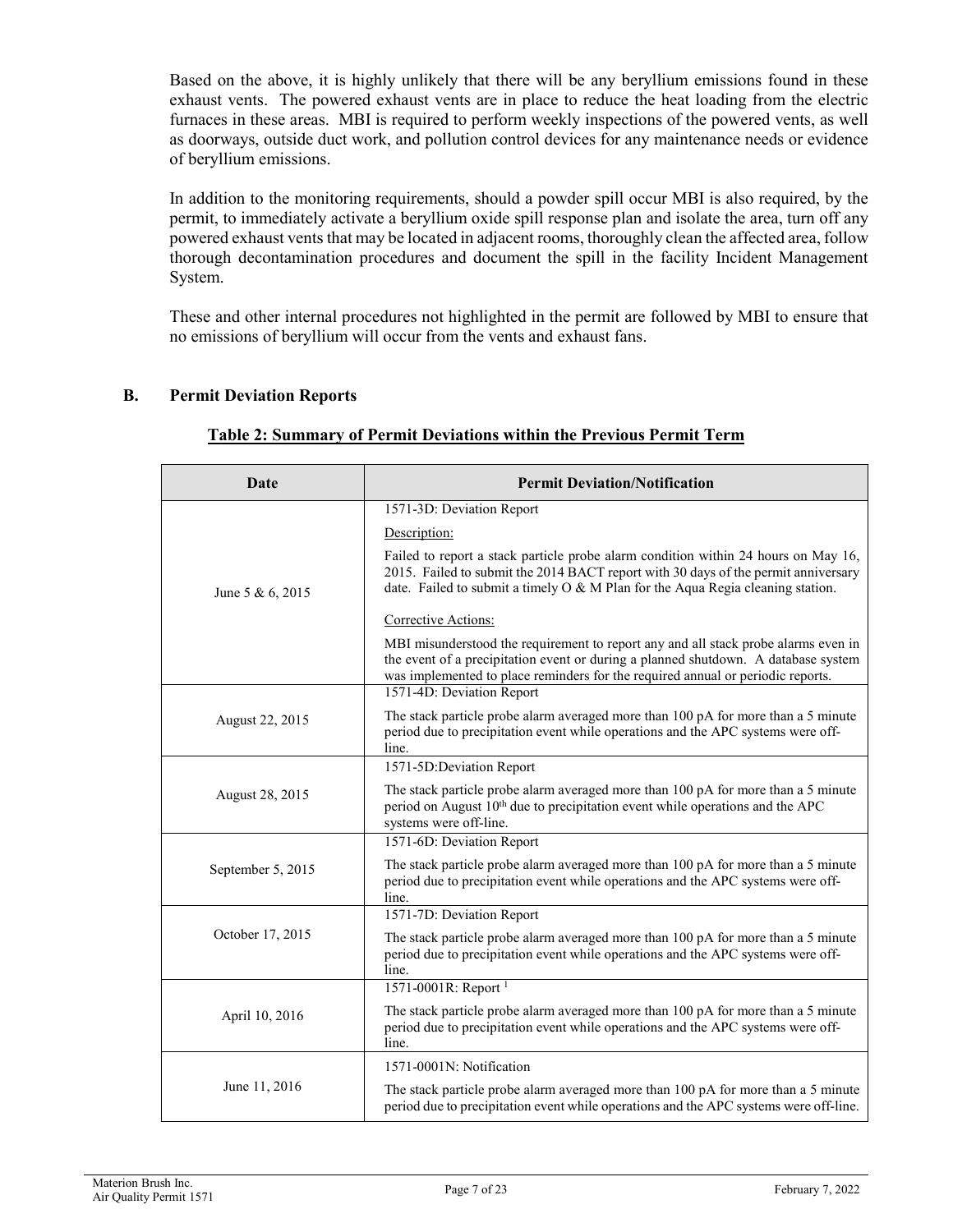| Date          | <b>Permit Deviation/Notification</b>                                                                                                                                                                                                                                                                                                                                                                                                                                                                                   |
|---------------|------------------------------------------------------------------------------------------------------------------------------------------------------------------------------------------------------------------------------------------------------------------------------------------------------------------------------------------------------------------------------------------------------------------------------------------------------------------------------------------------------------------------|
|               | 1571-0002R: Report                                                                                                                                                                                                                                                                                                                                                                                                                                                                                                     |
| June 26, 2016 | The stack particle probe alarm averaged more than 100 pA for more than a 5 minute<br>period due to precipitation event while operations and the APC systems were off-<br>line.                                                                                                                                                                                                                                                                                                                                         |
|               | 1571-0003R: Report                                                                                                                                                                                                                                                                                                                                                                                                                                                                                                     |
| June 29, 2016 | The stack particle probe alarm averaged more than 100 pA for more than a 5 minute<br>period due to precipitation event while operations and the APC systems were on-<br>line at the time. During stack probe alarm, none of the upstream probes before the<br>stack probe registered any increase in particle emissions. Heavy enough<br>precipitation has been observed to be able to can enter the exhaust ductwork past the<br>rain guards near the blower seal and cause water to be impact the stack probe alarm. |
|               | No corrective action required.                                                                                                                                                                                                                                                                                                                                                                                                                                                                                         |

| Date Received/<br>Approved | <b>Permit Action</b>                                                                                                                                                                                                                                                                                                                                                                                                                                                                                                                                                                                                                                 |
|----------------------------|------------------------------------------------------------------------------------------------------------------------------------------------------------------------------------------------------------------------------------------------------------------------------------------------------------------------------------------------------------------------------------------------------------------------------------------------------------------------------------------------------------------------------------------------------------------------------------------------------------------------------------------------------|
|                            | 1571-0002N: Notification                                                                                                                                                                                                                                                                                                                                                                                                                                                                                                                                                                                                                             |
| July 1, 2016               | The stack particle probe alarm averaged more than 100 pA for more than a 5 minute<br>period due to precipitation event while operations and the APC systems were<br>generally off-line. One 6 hour period when APC was on-line, but no beryllium<br>generating operations were in operation. During period no upstream particle probe<br>alarms in front of the final HEPA filters alarmed when the APC was on-line. Heavy<br>enough precipitation has been observed to be able to can enter the exhaust ductwork<br>past the rain guards near the blower seal and cause water to be impact the stack probe<br>alarm. No corrective action required. |
|                            | 1571-0004R/0003N: Report/Notification                                                                                                                                                                                                                                                                                                                                                                                                                                                                                                                                                                                                                |
| July 17, 2016              | The stack particle probe alarm averaged more than 100 pA for more than a 5 minute<br>period due to precipitation event while operations and the APC systems were off-<br>line.                                                                                                                                                                                                                                                                                                                                                                                                                                                                       |
|                            | 1571-0005R: Report                                                                                                                                                                                                                                                                                                                                                                                                                                                                                                                                                                                                                                   |
| July 28, 2016              | The stack particle probe alarm averaged more than 100 pA for more than a 5 minute<br>period due to precipitation event while operations and the APC systems were on-<br>line at the time. During stack probe alarm, none of the upstream probes before the<br>stack probe registered any increase in particle emissions.                                                                                                                                                                                                                                                                                                                             |
|                            | 1571-0006R: Report                                                                                                                                                                                                                                                                                                                                                                                                                                                                                                                                                                                                                                   |
| July 29 – August 1, 2016   | The stack particle probe alarm averaged more than 100 pA for more than a 5 minute<br>period due to precipitation event while operations and the APC systems were off-<br>line.                                                                                                                                                                                                                                                                                                                                                                                                                                                                       |
|                            | 1571-0007R: Report                                                                                                                                                                                                                                                                                                                                                                                                                                                                                                                                                                                                                                   |
| August 9, 2016             | The stack particle probe alarm averaged more than 100 pA for more than a 5 minute<br>period due to precipitation event while operations and the APC systems were on-<br>line at the time. During stack probe alarm, none of the upstream probes before the<br>stack probe registered any increase in particle emissions.                                                                                                                                                                                                                                                                                                                             |
|                            | 1571-0009R: Report                                                                                                                                                                                                                                                                                                                                                                                                                                                                                                                                                                                                                                   |
| September 7, 2016          | The stack particle probe alarm averaged more than 100 pA for more than a 5 minute<br>period due to precipitation event while operations and the APC systems were on-<br>line at the time. During stack probe alarm, none of the upstream probes before the<br>stack probe registered any increase in particle emissions.                                                                                                                                                                                                                                                                                                                             |
|                            | 1571-0010R: Report                                                                                                                                                                                                                                                                                                                                                                                                                                                                                                                                                                                                                                   |
| September 30, 2016         | The stack particle probe alarm averaged more than 100 pA for more than a 5 minute<br>period due to precipitation event while operations and the APC systems were off-line.                                                                                                                                                                                                                                                                                                                                                                                                                                                                           |
|                            | 1571-0004N: Notification                                                                                                                                                                                                                                                                                                                                                                                                                                                                                                                                                                                                                             |
| December 17, 2016          | The stack particle probe alarm averaged more than 100 pA for more than a 5 minute<br>period due to precipitation event while operations and the APC systems were off-<br>line.                                                                                                                                                                                                                                                                                                                                                                                                                                                                       |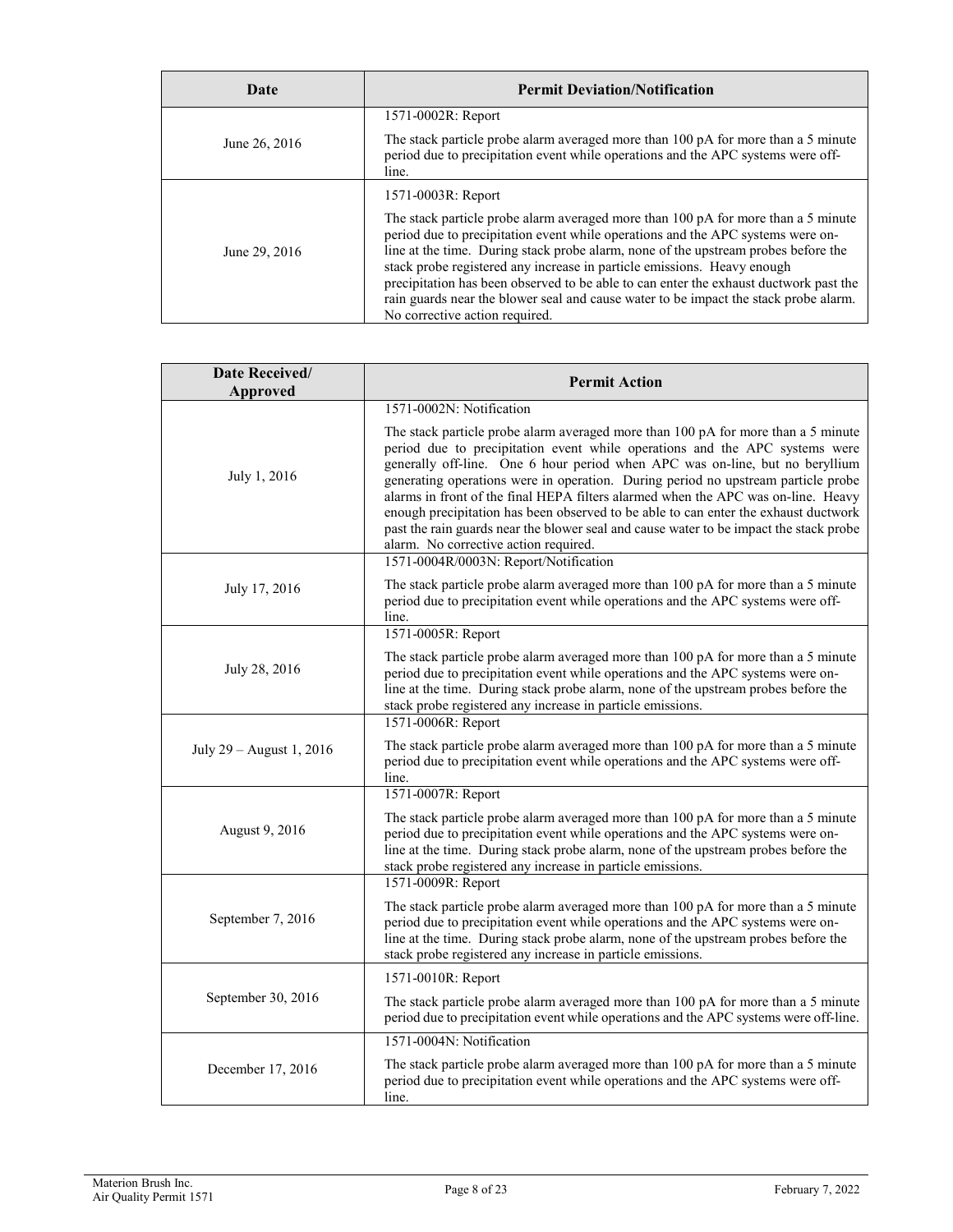| Date Received/<br>Approved     | <b>Permit Action</b>                                                                                                                                                                                                                                                                                                                                                                                                                                                                                                                                                                                                                                                             |
|--------------------------------|----------------------------------------------------------------------------------------------------------------------------------------------------------------------------------------------------------------------------------------------------------------------------------------------------------------------------------------------------------------------------------------------------------------------------------------------------------------------------------------------------------------------------------------------------------------------------------------------------------------------------------------------------------------------------------|
| December $24 - Jan.1$ , $2017$ | 1571-0005N: Notification<br>The stack particle probe alarm averaged more than 100 pA for more than a 5 minute<br>period due to precipitation event while operations and the APC systems were<br>generally off-line. Once 6 hour period when APC was on-line but no beryllium<br>generating operations were in operation. During period no upstream particle probe<br>alarms in front of the final HEPA filters alarmed when the APC was on-line. Heavy<br>enough precipitation has been observed to be able to can enter the exhaust ductwork<br>past the rain guards near the blower seal and cause water to be impact the stack<br>probe alarm. No corrective action required. |
| April 2, 2017                  | 1571-0006N: Notification<br>The stack particle probe alarm averaged more than 100 pA for more than a 5 minute<br>period due to precipitation event while operations and the APC systems were off-<br>line.                                                                                                                                                                                                                                                                                                                                                                                                                                                                       |

 $1$  New permit action numbering system began with the Accela Automation system, Pima County's civic platform database.

As can be seen from the permit deviations and excess emission notifications/reports received by PDEQ during the previous permit term, the stack particulate probe predominantly generates alarms during precipitation events during non-business hours when operations and the APC systems are off-line. On 6 occasions the APC systems were on-line but the upstream particulate probes did not alarm or register increases in particulate emissions. PDEQ has added provisions to the permit that exempts the Permittee from notifying and filing reports for alarm conditions when the stack particle probe alarm averages more than 100 pA for more than a 5 minute period, during precipitation events occurring during non-business hours, when the APC systems are off-line, provided the documentation is maintained on site verifying the precipitation event and off-line status of the operations and APC during the period of the stack probe alarm.

## **IV. EMISSION ESTIMATES**

## **A. Facility Wide Estimates**

Source information for the Potential to Emit Summary tables is taken from the MBI application submitted for the renewal.

**1. Beryllium oxide operations** - Character of Emissions: Controlled Non-Fugitive.

MBI operations include pressing, firing, drilling, grinding, milling, abrading, and otherwise shaping of BeO material. There are no emission factors in AP-42, the EPA's FIRE database, or in any other document researched by PDEQ. The PTE for beryllium operations will default to the federal standard for beryllium (40 CFR Part 61, Subpart C). That standard is set at no more than 10 grams of beryllium over a 24-hour period (0.004 Tons per Year) and does not distinguish between fugitive and non-fugitive emissions.

**2. Natural Gas Fuel Fired Equipment** - Character of Emissions: Uncontrolled Non-Fugitive. MBI has several pieces of natural gas burning equipment on site. The two largest are the Ajax boilers (rated at 3.0MMBtu per hour) and the Parker boiler (rated at 1.26 MMBtu per hour). Comfort heaters used at the facility totaling 1.74 MMBtu/hour have been determined by the Control Officer as deminimus emission sources and insignificant activities in accordance with PCC 17.04.340.A(114). Emission estimates are based on the emission factors in AP-42 Tables 1.4-1 through 1.4-4 (7/98version). Estimates are based on uncontrolled, continuous firing for 8760 hours per year for the current equipment list in the permit for the facility.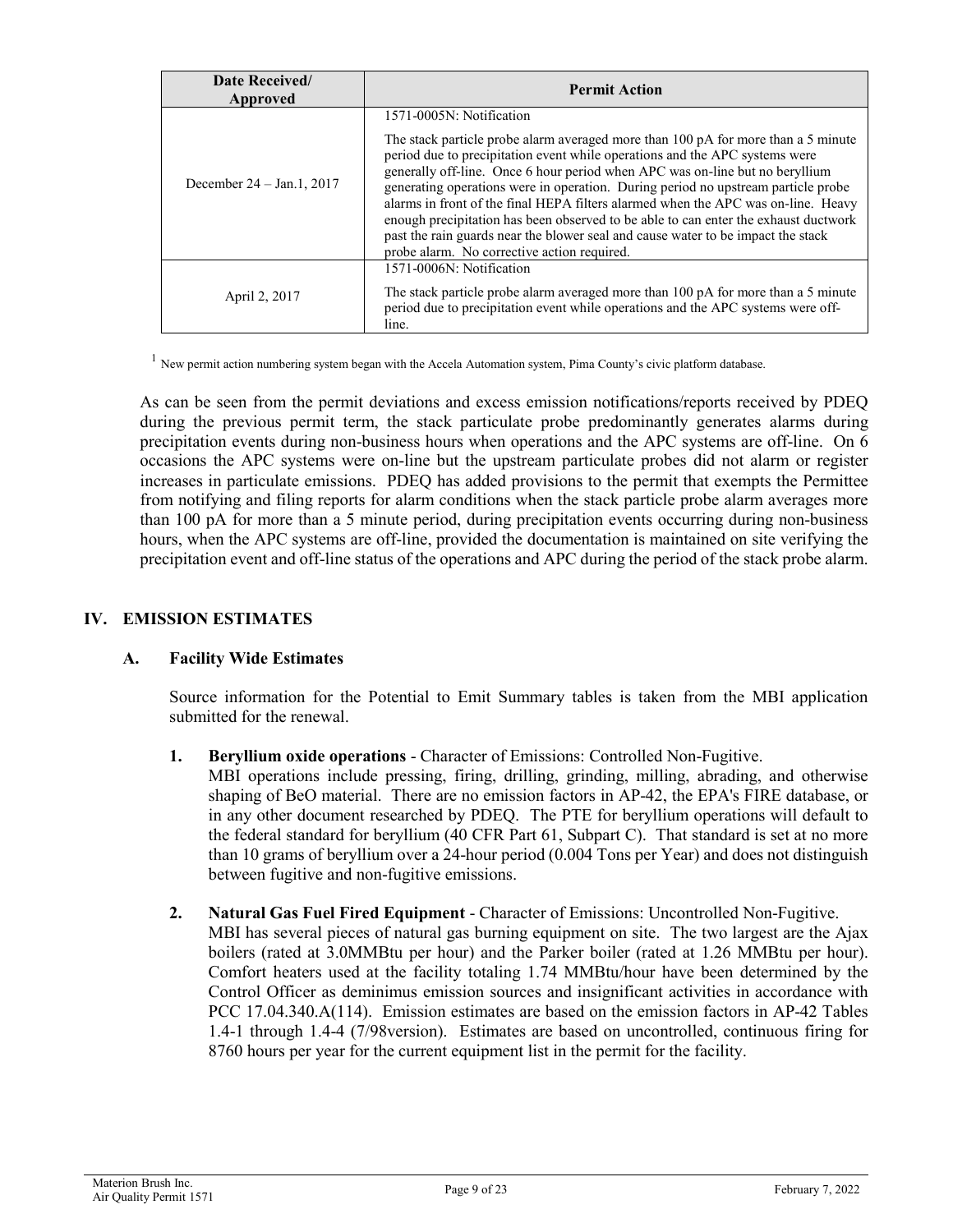| <b>Natural Gas Fuel Fired Equipment</b> |                      |
|-----------------------------------------|----------------------|
| Pollutant                               | <b>Tons per Year</b> |
| Nitrogen Oxides                         | 2.41                 |
| Carbon Monoxide                         | 2.03                 |
| <b>Sulfur Dioxide</b>                   | 0.015                |
| Particulate Matter*                     | 0.18                 |
| Volatile Organic Compounds              | 0.13                 |
| Lead                                    | Negligible           |
| Hazardous Air Pollutants                | 0.05                 |

\*Assumes all particulate emissions are  $PM_{10}$ 

**3. Solvent Operations** - Character of Emissions: Controlled and uncontrolled non-fugitive. MBI uses different types of solvents in its operations as both cleaning and binding agents. The VOC emissions worksheet in the application based on annual usage lists total VOC emissions rate of 0.53 lb per hour for solvent-using operations. Not all of the operations have identical annual operating hours. For potential to emit (PTE) estimates, all operations are assumed to operate the maximum 8760 hours per year.

PTE<sub>VOC</sub> = 0.53 lb/hr x 8760 hr/yr x 1 ton/2000 lb = 2.31 tpy

**4. Hazardous Air Pollutants** - Character of Emissions: Generally controlled non-fugitive. There are four processes where hazardous air pollutants are emitted during facility operations other than beryllium generating operations, and the HAPs generated from natural gas commercial and industrial equipment listed above. Some Nickel is emitted in the nickel plating operation, a small amount of HCL is emitted in the plating and cleaning processes, the potentials for the cadmium and fugitive HAP from solvents is estimated below. HAP emissions from the beryllium and combustion flue gas are accounted for in IV.A.1 & 2 of the TSD.

| $PTE_{\text{cadmium}}$      | = 1.41 lb/yr <sub>max removal</sub> x 1 ton/2000 lb x (1-99.97% <sub>CE</sub> ) = $\vert$ 2.12 x 10 <sup>-7</sup> tpy |                                   |
|-----------------------------|-----------------------------------------------------------------------------------------------------------------------|-----------------------------------|
| $PTE_{Ni}$                  | $= 9.05$ x 10 <sup>-5</sup> lbs/Amp-hr x 0.81Amp-hr/hr x 8760 hr/yr<br>$x 1$ ton/2000 lb                              | $=$   7.29 x 10 <sup>-7</sup> tpy |
| $PTE_{HC1}$                 | $= 785$ lbs/year <sub>max usage</sub> x 1 ton/2000 lb                                                                 | $= 0.39$ tpy                      |
| PTE <sub>Volatile</sub> HAP | $= 1.65$ lbs/year <sub>max usage</sub> x 1 ton/2000 lb                                                                | $=$ 8.25 x 10 <sup>-4</sup> tpy   |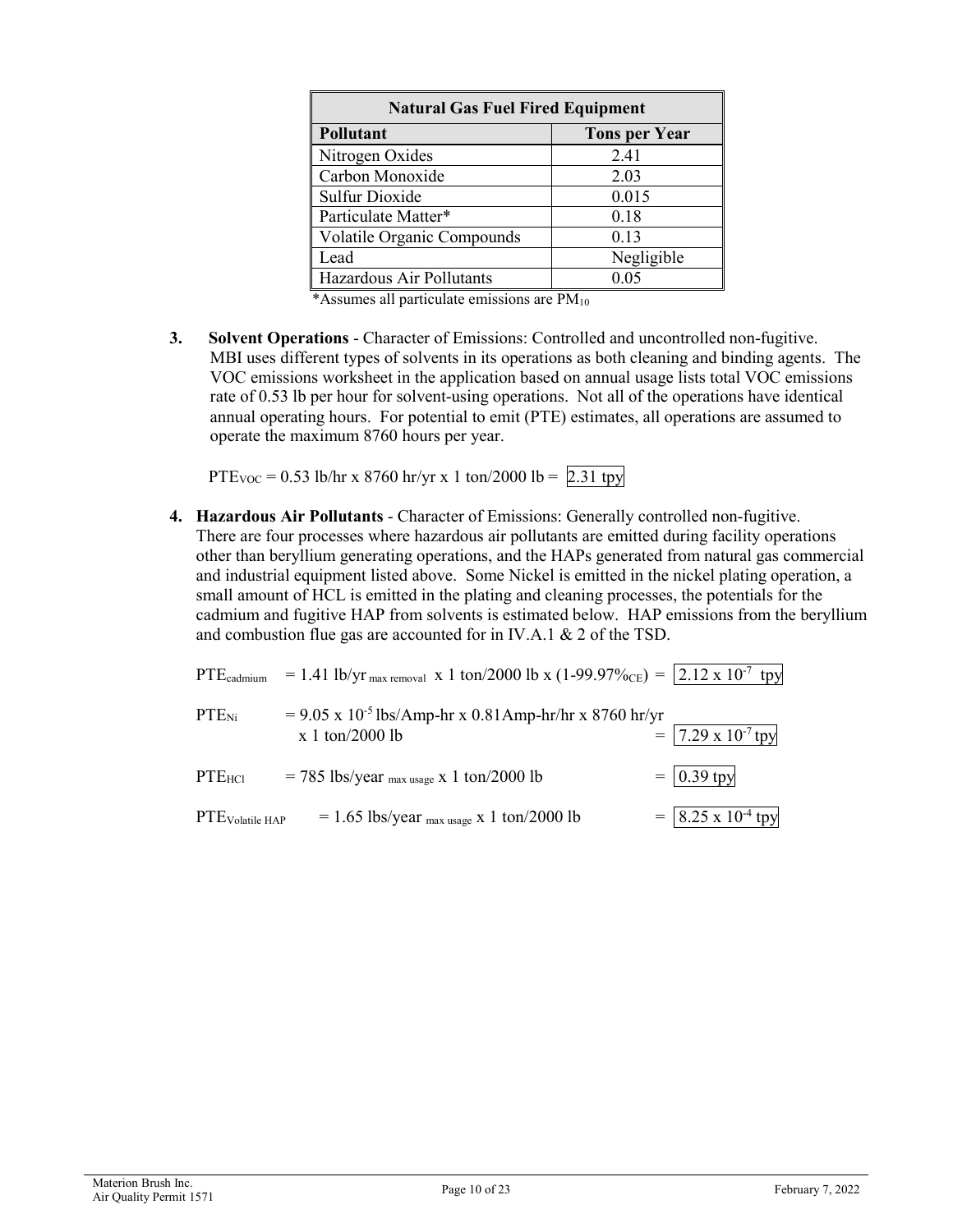## **B. Potential-to-Emit Summary**

The following table of emission estimates represents MBI's potential to emit for the facility.

| POTENTIAL TO EMIT SUMMARY (TONS PER YEAR)                   |                       |
|-------------------------------------------------------------|-----------------------|
| <b>Conventional Pollutants</b>                              |                       |
| Nitrogen Oxides (NO <sub>X</sub> )                          | 2.41                  |
| Carbon Monoxide (CO)                                        | 2.03                  |
| Sulfur Dioxide $(SO_X)$                                     | 0.015                 |
| Particulate Matter (as PM <sub>10</sub> not including HAPs) | 0.18                  |
| Volatile Organic Compounds (not including HAPs)             | 2.31                  |
| Lead                                                        | Negligible            |
| <b>HAPs</b>                                                 |                       |
| Beryllium <sup>1</sup>                                      | 0.004                 |
| Hydrogen Chloride                                           | 0.04                  |
| Volatile HAPs                                               | $8.25 \times 10^{-4}$ |
| Cadmium                                                     | $2.12 \times 10^{-7}$ |
| Nickel                                                      | $7.29 \times 10^{-7}$ |
| <b>Total HAPs</b>                                           | 0.0448                |

## **Table I – Potential to Emit**

<sup>1</sup> Based on the potential to emit estimates as provided in the application and the control equipment required to maintain the 10-gram beryllium standard, MBI is a Class II synthetic minor source of both PM<sub>10</sub> and HAP emissions and a true minor source of all other pollutants. The facility is a Class II facility due to being subject to 40 CFR Part 61 – Subpart C National Emission Standard for Beryllium.

## **V. APPLICABLE REQUIREMENTS**

### **A. Code of Federal Regulations (CFR):**

| 40 CFR Part 61 Subpart A | General Provisions                       |
|--------------------------|------------------------------------------|
| 40 CFR Part 61 Subpart C | National Emission Standard for Beryllium |

## **B. Pima County Code (PCC) Title 17**

MBI is also subject to local (Pima County) air pollution emission standards. The specific Pima County conditions applicable to MBI are identified below:

| 17.12.185.A.2 | Permit Contents for Class II and III Permits                                       |
|---------------|------------------------------------------------------------------------------------|
| 17.16.050     | <b>Visibility Limiting Standards</b>                                               |
| 17.16.100     | Particulate Materials                                                              |
| 17.16.130     | Applicability                                                                      |
| 17.16.165     | Standards of Performance for Fossil-Fuel Fired Industrial and Commercial Equipment |
| 17.16.430.F&G | Standards of Performance for Unclassified Sources                                  |
| 17.16.530     | National Emission Standards for Hazardous Air Pollutants                           |
| 17.20.010     | Source Sampling, Monitoring, and Testing                                           |
| 17.24.050     | Reporting as a Permit Requirement                                                  |
|               |                                                                                    |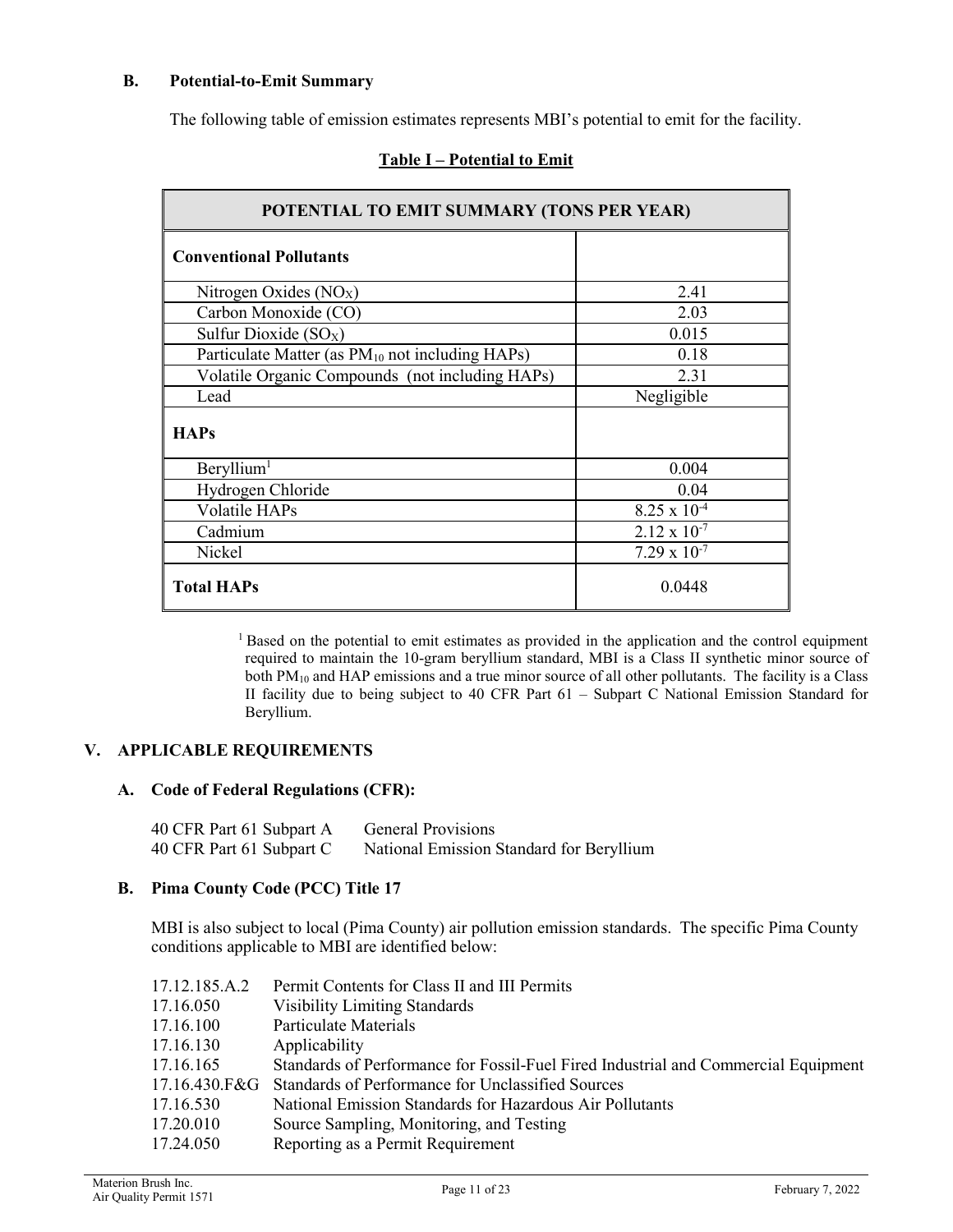## **C. Pima County State Implementation Plan – SIP Rule:**

| Rule 316: | Particulate Materials                                |
|-----------|------------------------------------------------------|
| Rule 343: | <b>Visibility Limiting Standard</b>                  |
| Rule 321: | <b>Emission-Discharge Opacity Limiting Standards</b> |
| Rule 332: | Emissions-Discharge Mass Limiting Standard           |

## **VI. PERMIT CONTENTS**

The following section of the TSD refers to the specific conditions of the permit and explains in detail why the permit was written as presented.

# **PART B: BERYLLIUM PROCESSING SPECIFIC CONDITIONS**

## **A. Applicability:**

MBI is subject to federal National Emission Standard for Hazardous Air Pollutant (NESHAP) under 40 CFR Subpart 61 National Emission Standard for Beryllium. The standard limits beryllium emissions from the stack to 10 grams per 24 hour period. The subpart lists ceramic plants and machine shops processing beryllium and beryllium oxide as subject to the standard. Since MBI operates both a ceramic plant and a machine shop that performs cutting, grinding, turning, milling and lapping.

The federal standard does not require that sources direct all emissions to the stack. PDEQ has required that MBI direct emissions from all operations that have the slightest potential for beryllium release to the stack. The 10 grams per 24 hour period is measured at the stack to include all emissions from all processes. It is important to note that MBI has had non-detect test results for beryllium emissions throughout the last permit term. This means that MBI's beryllium emissions are so low that the monitors used for measurement cannot pick up any emissions at the lowest measurable level of the instrument.

## **B. Emission Limitations, Standards and Operational Requirements:**

## II.A & II.B of Part B

Federal emission limit for beryllium emissions. The 10 grams limit over a 24-hour period. II.B is a federal requirement for MBI to install, operate and maintain air pollution control equipment (APC) and the qualitative beryllium monitoring system) listed in II.B  $1 - 6$ .

## II.C of Part B

Condition ensures that Permittee only emits beryllium emissions from any operations using methods allowed by the permit. The only method allowed by the permit is directing all emissions to the stack through the air pollution control equipment. As additional preventative measures, the Permittee is required to follow approved O & M and emissions prevention plans approved by the Control Officer.

## II.D of Part B

The Permittee is prohibited from allowing any beryllium emissions when changing the filters or collector drums on any APC identified in the permit. Approved operation and maintenance procedures are required to be followed during these change-outs. A requirement to obtain approval for any changes to these procedures is included in II.F of Part B.

## II.E of Part B

The Permittee is required to set the max alarm level that is below the applicable emission standard in II.A of the permit. This alarm level has been set to no greater than 75% of the standard.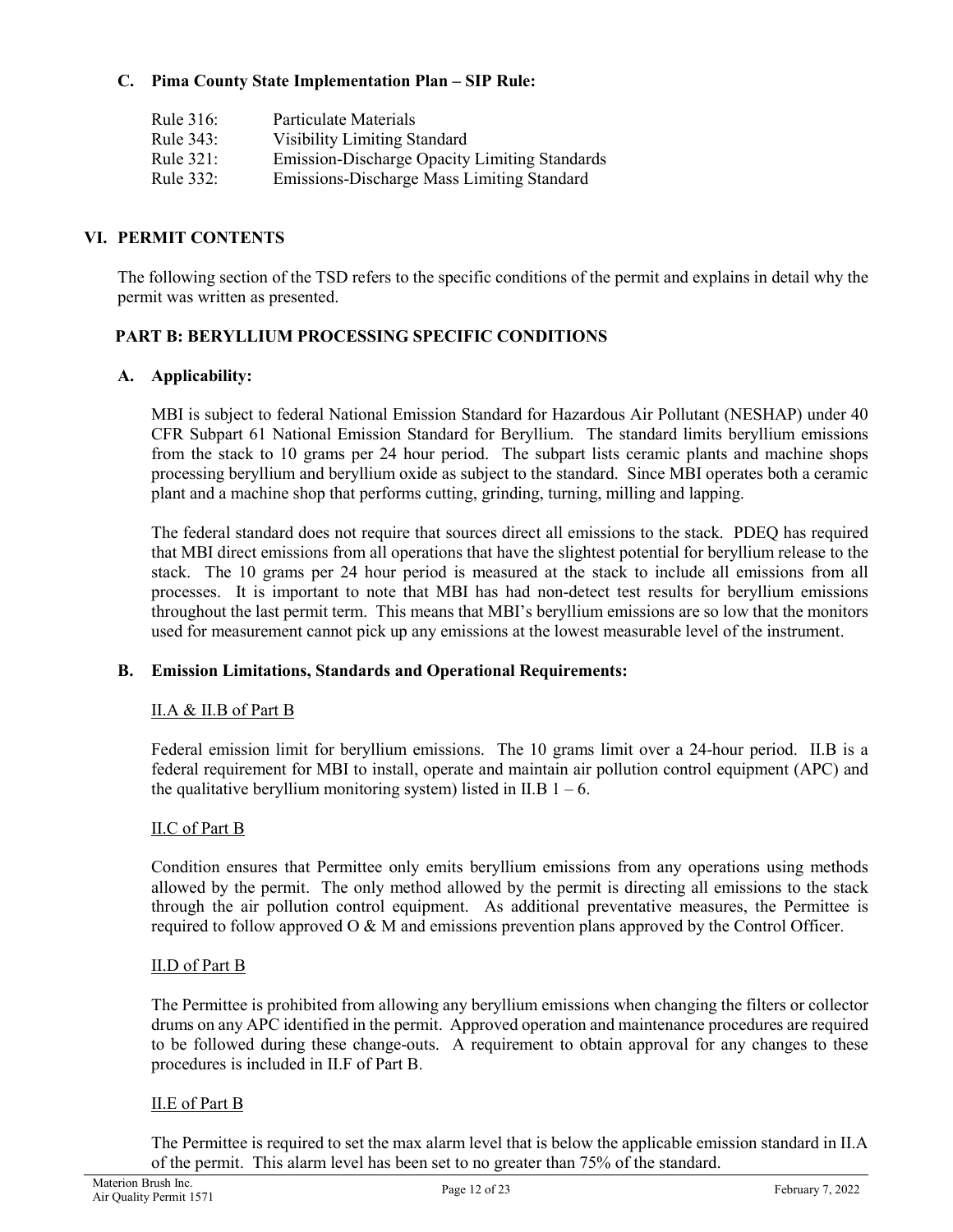## II.F. of Part B

A requirement to obtain approval for any changes to these procedures is included in II.F of Part B.

### II.G of Part B

Whenever there is a potential that beryllium or beryllium containing compounds will be emitted from any operation, the Permittee is required to operate APC and PMS at all times. In the event of PMS failure, the Permittee may continue to operate the facility while repairs to the PMS are made.

### II.H of Part B

Standard Pima County SIP Rule and Pima County Code regulation that prohibits MBI from having any type of visible emissions, whether point or fugitive dust beyond the property boundary line. The Permittee is required to use all reasonably necessary and feasible precautions in order to achieve this.

### II.I of Part B

This federal condition requires MBI to maintain and operate the facility and all associated equipment in a manner that demonstrates good air pollution control practices to minimize emissions. The Permittee needs to keep records and information that demonstrates to the Control Officer that acceptable operating and maintenance procedures were used to minimize emissions.

#### II.J of Part B

Federal requirement prohibits the Permittee from using any methods, equipment or gases, to conceal or dilute emissions that would cause a violation of a standard. The Permittee is also prohibited from operating in a manner that would avoid coverage by a standard that would apply to larger operations.

### II.K of Part B

A general local requirement that specifies the authority, if necessary, for the Control Officer to require the Permittee install abatement equipment or alteration of the stack or any outlet such that discharge of air contaminants to adjoining property is eliminated or reduced to prevent a violation of Title 17 of the Pima County Code.

#### II.L, M, N & V.D of Part B

This formula sets a limit for the allowable emissions of particulate matter allowed by Pima County Code for any fuel burning equipment such as boilers and heaters at the facility. Even when operating at maximum capacity, the Permittee is always in compliance with this standard and will never emit quantities allowed by this formula. This is because potential emissions using manufacturer or AP-42 emission factors are more than ten times lower than the allowable emissions in this standard. Based on this fact, the Permittee is not required to show compliance with this standard. The following chart demonstrates this fact. Condition N prevents the Permittee from using any fuel in this equipment other than natural gas. As the graph shows, with the allowable emissions much higher than the most conservative emission factors, there is no requirement for MBI to perform any testing to show compliance with the particulate matter standard.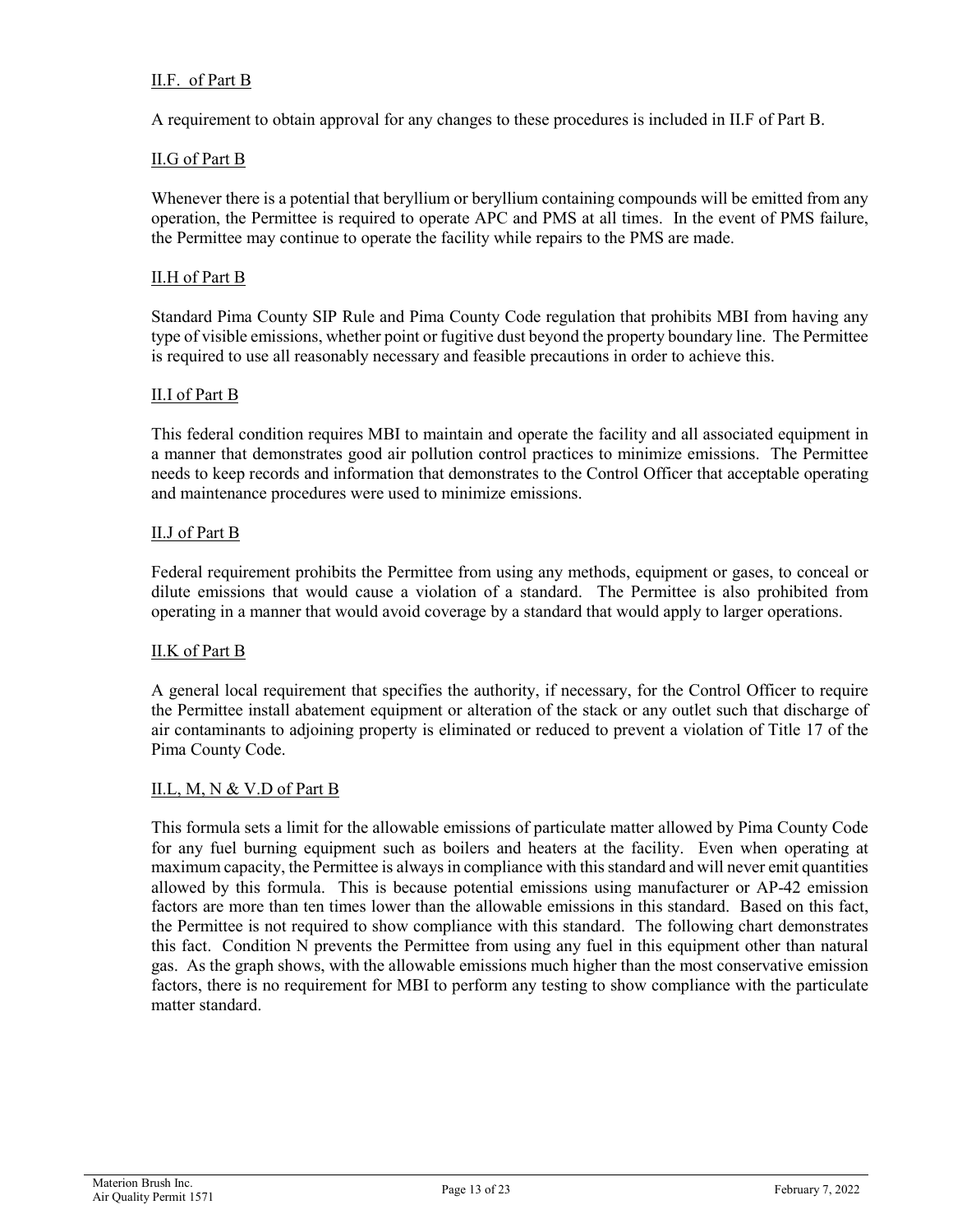## Figure 2

**Comparison of Emissions of PM-10 for Boilers: PCC Allowable vs AP-42 Estimated**



Comparative Chart of Allowable Particulate Emissions Under Pima County Code, Title 17, and Estimated Potential Emissions based on EPA AP-42 Estimates for External Combustion Sources. Allowable emissions are consistently over ten times estimated potential emissions. Therefore, it is not necessary to include the standard in the permit explicitly, but by reference in Attachment 1.

## II.O & P of Part B

Federal and local opacity standards. Since the local requirement is more stringent than the Pima County SIP requirement, the Permittee is always in compliance with Condition II.N when in compliance with Condition II.P of Part B.

### II.Q of Part B

Local requirement for the Permittee to store and transport or VOC containing materials in a manner that controls any releases to the atmosphere.

### **C. Monitoring & Recordkeeping Requirements:**

### III.A of Part B

A requirement for the Permittee to monitor and record each time APC device identified in II.B of Section I is activated. The Permittee is required to record the date, start and stop time the APC is activated and the name of the person making the record. This condition enables the Permittee to demonstrate to the Control Officer when the APC is running should that information be required in the future.

## III.B of Part B

A requirement for the Permittee to record all instances when the alarm level on any particle detector probe registers 100 pico amps sustained for a period of five minutes or longer.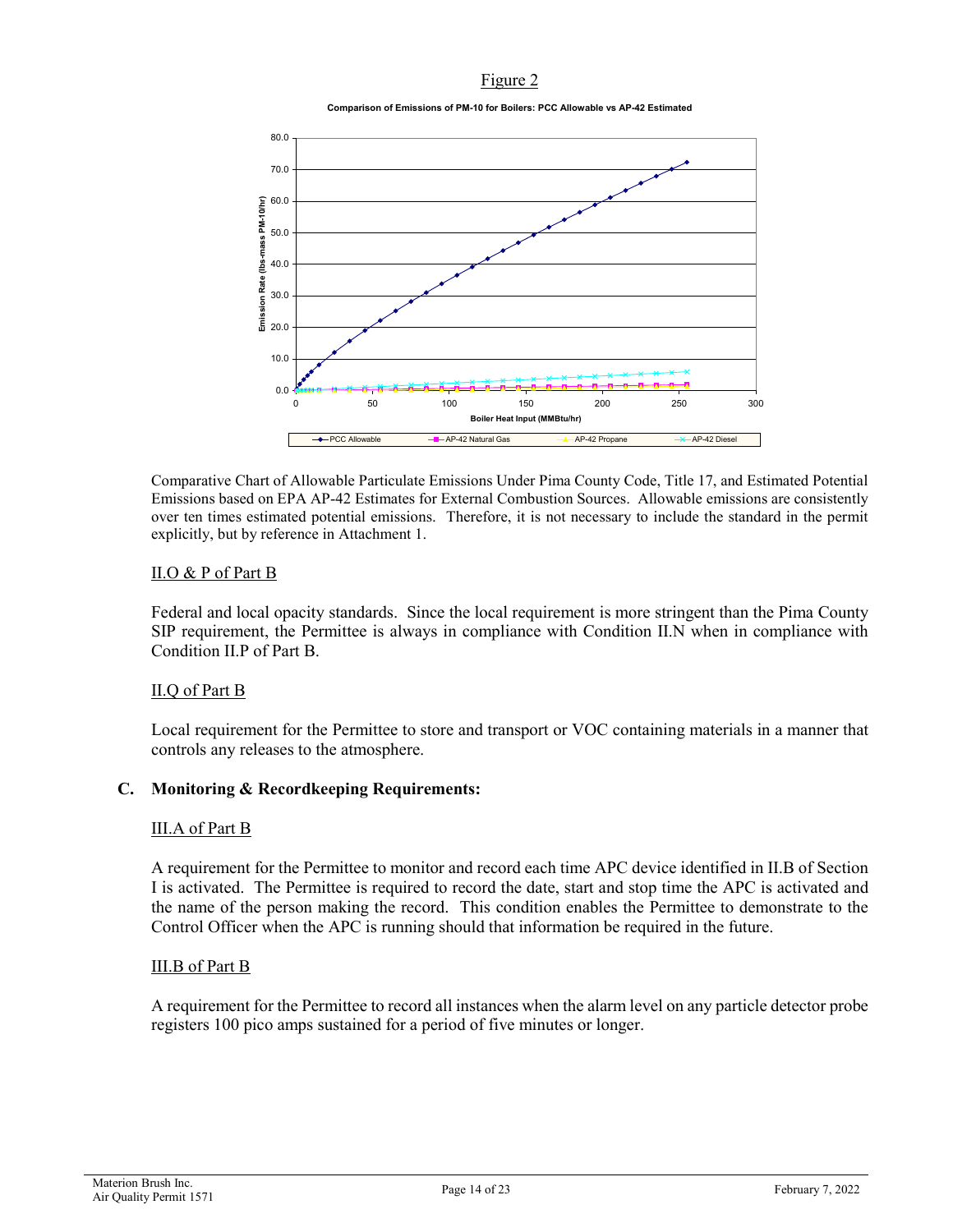## III.C of Part B

Weekly monitoring checks of the powered exhaust vents listed in Table 3 of Section I. The weekly checks include doorways, outside duct work as well as all collection and filtering systems with a potential for carrying beryllium containing compounds. The Permittee is required to keep records that show the date, system checked, the identification of the person making the check and results of the check. Any corrective action is required to be noted. These weekly checks are a way to assure the Control Officer that all possible methods are used to prevent any emissions of beryllium or beryllium containing compounds from outlets not authorized by the permit.

## III.D of Part B

This condition required the Permittee to implement the Emissions Prevention Plan procedures approved by the Control Officer and a requirement to follow approved procedures for any changes to the plan.

### III.E of Part B

A requirement to continuously operate the photohelic gauges in order to monitor pressure drops across the filters. An anomalous pressure drop/ rise would either indicate that there is not enough airflow/ excessive airflow across the filters such that collection efficiency is inadequate. To show that the gauges are operating as required with adequate airflow, the Permittee is required to maintain the air pollution control systems to operate within the operating ranges specified in Table 2 of the Section I. These operating ranges were set after the Permittee performed testing while the facility was operating under optimum conditions. The photohelic gauges identified in this condition must be interlocked to the fans powering the APC systems to provide an automatic shutdown should the pressure drop reach the preset failure levels listed in Table 2. Lastly, the Permittee must Operate, Maintain, and record the levels of the particle monitoring system whenever there is a potential to emit beryllium or beryllium containing compounds in accordance with the APC Referenced Procedures and Forms

### III.F of Part B

The Permittee is required to operate the monitoring and automatic shutdown system at all times that the facility is operating beryllium or beryllium containing compound operations. Recordkeeping commensurate with PDEQ approved levels to show compliance is required.

### III.G & H of Part B

A requirement to maintain required records each time the filters in any of the APCs are replaced and each time the dust collector drum is changed out..

### III.I, J & K of Part B

In III.J, the Permittee is required to post signs in production areas listed in Table 3 of the permit that process beryllium or beryllium containing products. These signs shall show the power switch for the powered exhaust vents and describe when the fan(s) or vent(s) shall immediately be shut-off in the event of a beryllium powder spill. Based on testing conducted in 2001 and 2010, III.J prohibits any emissions of beryllium from any of the powered exhaust vents located in areas identified in Table 3 of the permit. Should a spill occur, III.K requires that the Permittee record each instance that a powered exhaust fan listed in Table 3 is shut down.

### III.L of Part B

Since the fuel-fired equipment use natural gas as a fuel, required monitoring for abnormal emissions is not required. The option remains for the Control Officer to require calendar quarterly checks should it be deemed necessary. When checks are required, MBI shall maintain records as required by the permit.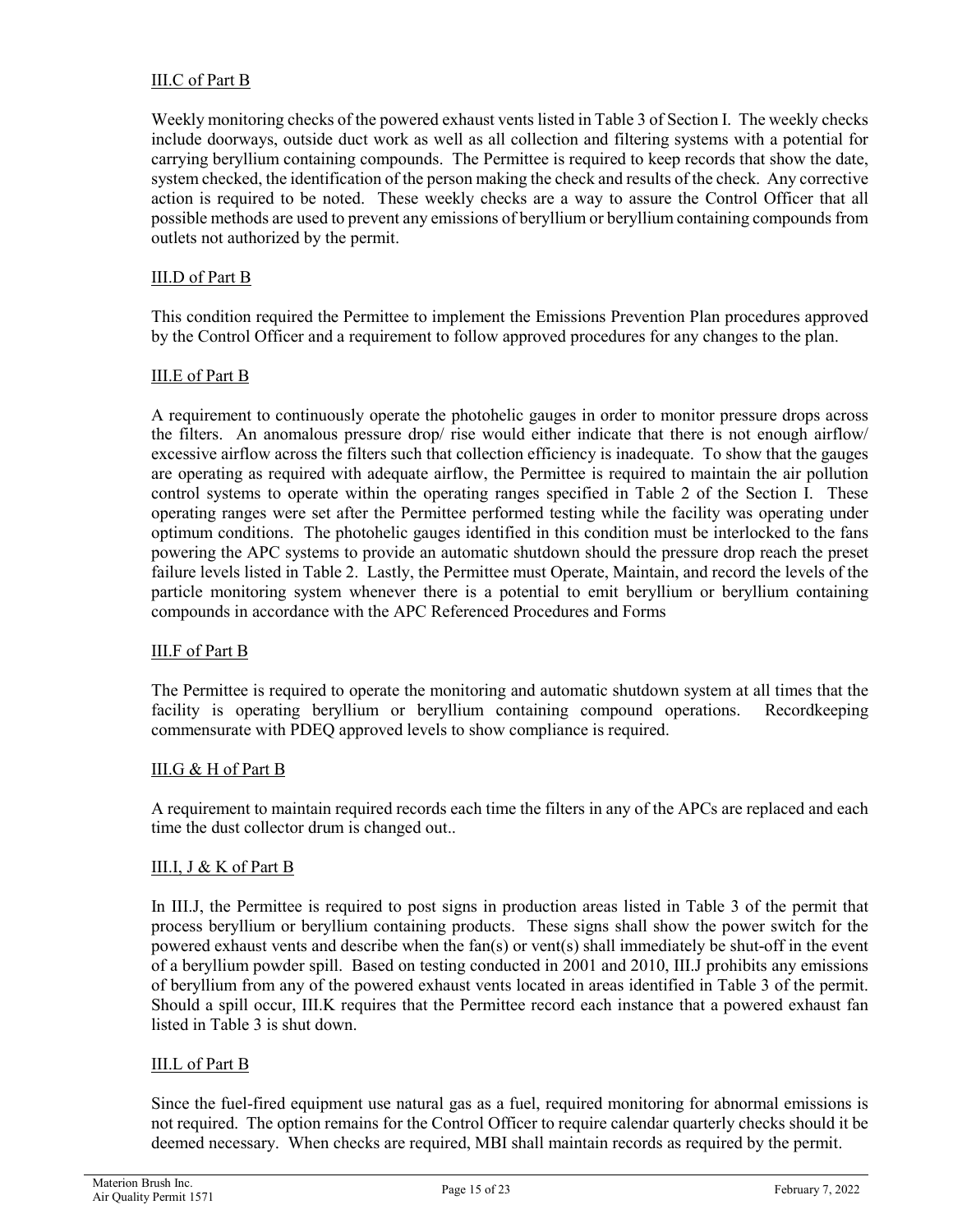## **D. Reporting Requirements:**

## IV.A of Part B

This section contains general reporting for the following requirements; initial startup which was reported on June 2, 1980, excess emissions, deviations reporting, beryllium spill reporting.

## IV.B of Part B

Requirement for the Permittee to submit an annual emissions inventory when requested by the Control Officer.

## IV.B of Part C

Requirement for an Annual Beryllium Technology Assessment. The technology assessment requires MBI to report to the Control Officer any improvements in continuous emissions monitoring for beryllium and any other technology improvements in the industry. The viability of any new improvements and a cost analysis by MBI is required to be presented to the Control Officer.

## **E. Testing Requirements:**

### V.A of Part B

A federal requirement for initial testing. This initial testing was completed on October 28, 1980. This section also prescribes procedures to be followed whenever testing is planned or conducted.

### V.B of Part B

The federal regulation governing Beryllium processing plants does not prescribe any further testing after the initial testing is completed. The Control Officer requires periodic testing and procedures as prescribed in these conditions of the permit. This testing is required to assure the Control Officer that MBI is operating the plant as applied for in the permit application and assures the public that the plant is operated to levels that meet the federal regulation. Testing has consistently shown that MBI's releases through the stack are at levels that are not detectable an therefore orders of magnitude below the federally required level of 10 grams per day.

### V.C of Part B

Statutory Authority allowing the Control Officer to require the Permittee to monitor, sample, or otherwise quantify the emissions of air pollution, which may reasonably be attributed to the Permittee.

### **PART C: AQUA REGIA ACID CLEANING SPECIFIC CONDITIONS**

## **A. Applicability:**

The Aqua Regia acid cleaning process removes surface contamination such as metal marks from the fired beryllium oxide. This process is not subject to any federal standard and is only subject to local Pima County Code (PCC) requirements under PCC 17.16.430 – Standards of Performance for Unclassified Sources. It is important to note that since this standard encompasses all sources that are not classified elsewhere, not all sections under PCC 17.16.430 are applicable to the Aqua Regia cleaning process.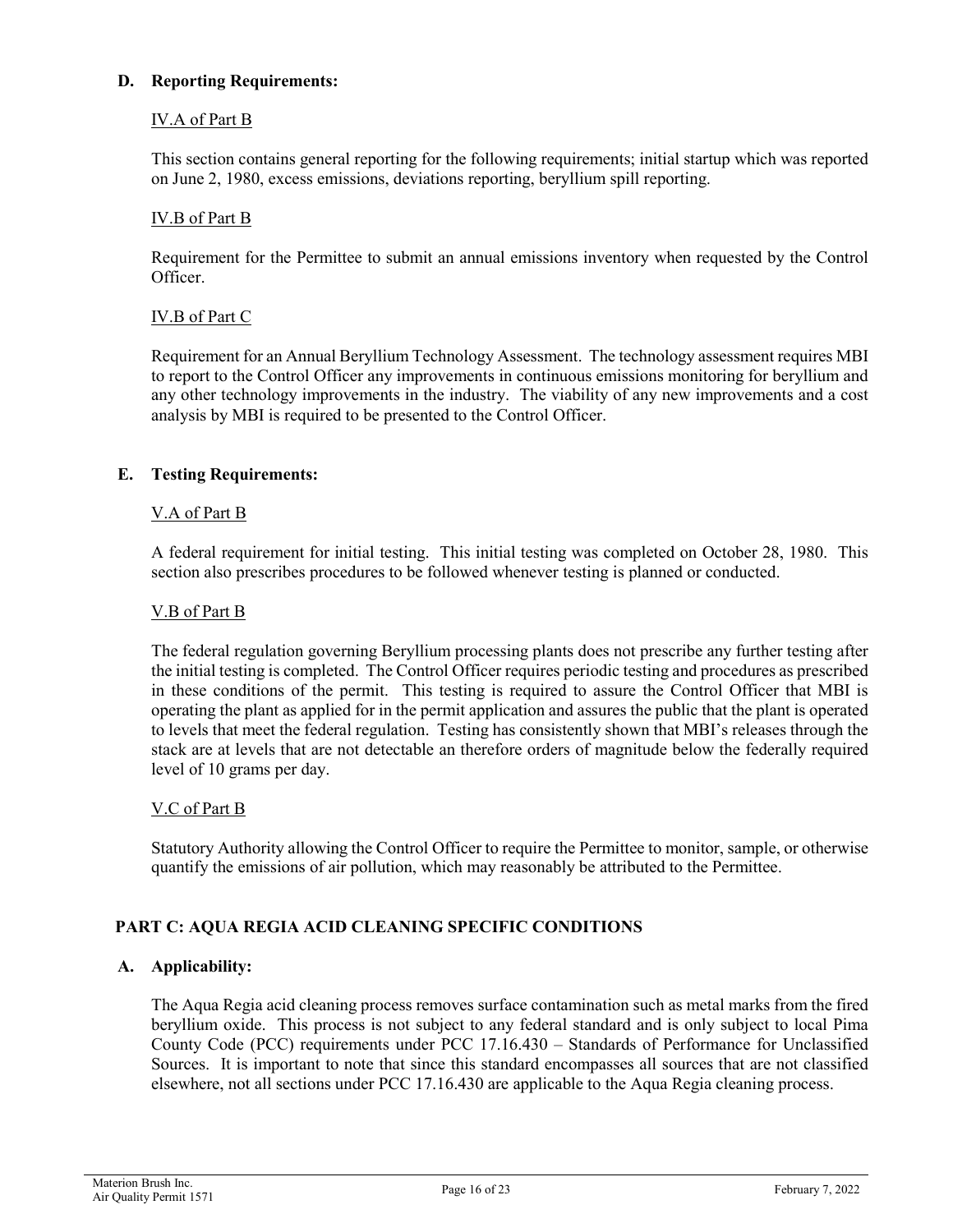## **B. Emission Limitations, Standards and Other Requirements:**

## II.A & B of Part C

The Permittee is required to install, operate and maintain listed air pollution control (APC) equipment associated with the cleaning process. MBI is required to use good air pollution control and operational practices in order to minimize emissions. Use of acceptable practices and maintenance of commensurate acceptable records will be reviewed by the Control Officer to determine whether these practices meet acceptable standards to comply or meet the county performance standards.

## II.C, D & E Part C

This is a Pima County Code requirement to control gaseous or odorous materials from the cleaning process and prevent air pollution. This control can range from APC equipment, methods of storage, use and transportation of solvents when cleaning. II.E is a general requirement under the unclassified sources that gives the Control Officer authority to require installation of equipment or alteration of stack if used to reduce or eliminate air pollution to adjoining property.

## II.F Part C

MBI is required to establish procedures for inspection and maintenance of the acid cleaning process and associated equipment. All records and procedures are to be kept onsite and the Control Officer will review these during facility inspections.

## III Part C

Appropriate monitoring and recordkeeping commensurate with good engineering practices are required to be established and followed. These should primarily be found in the schedule and procedures for inspection and maintenance discussed in this section.

## **VII. IMPACTS TO AMBIENT AIR QUALITY**

None required as the source is not subject to PSD or NSR as it is not a major source.

## **VIII. CONTROL TECHNOLOGY DETERMINATION**

No control technologies needed to be determined. This facility is in an area of attainment and is not a new source or source triggering a BACT analysis.

## **IX. PREVIOUS PERMIT CONDITIONS**

### Significant Permit Revision

On April 29, 2015, a significant permit revision was issued to include monitoring of the Auburn triboelectric particle detectors into the existing permit as a qualitative measure of performance and to exclude the requirement to conduct performance stack testing unless required by the Pima County Department of Environmental Quality (PDEQ). The decision to exclude MBI from the requirement to conduct annual performance stack testing was based on the historical test results over the previous 10 years and MBI's voluntary efforts to install advanced equipment for monitoring the performance of the stack and particulate filtration subsystems. Special reporting requires the notification and reporting when the stack particle probe detector alarms indicating a malfunction and potential for excess emissions. Stack testing can however be required at any time under the authority of the Control Officer in accordance with the provisions in the air quality permit.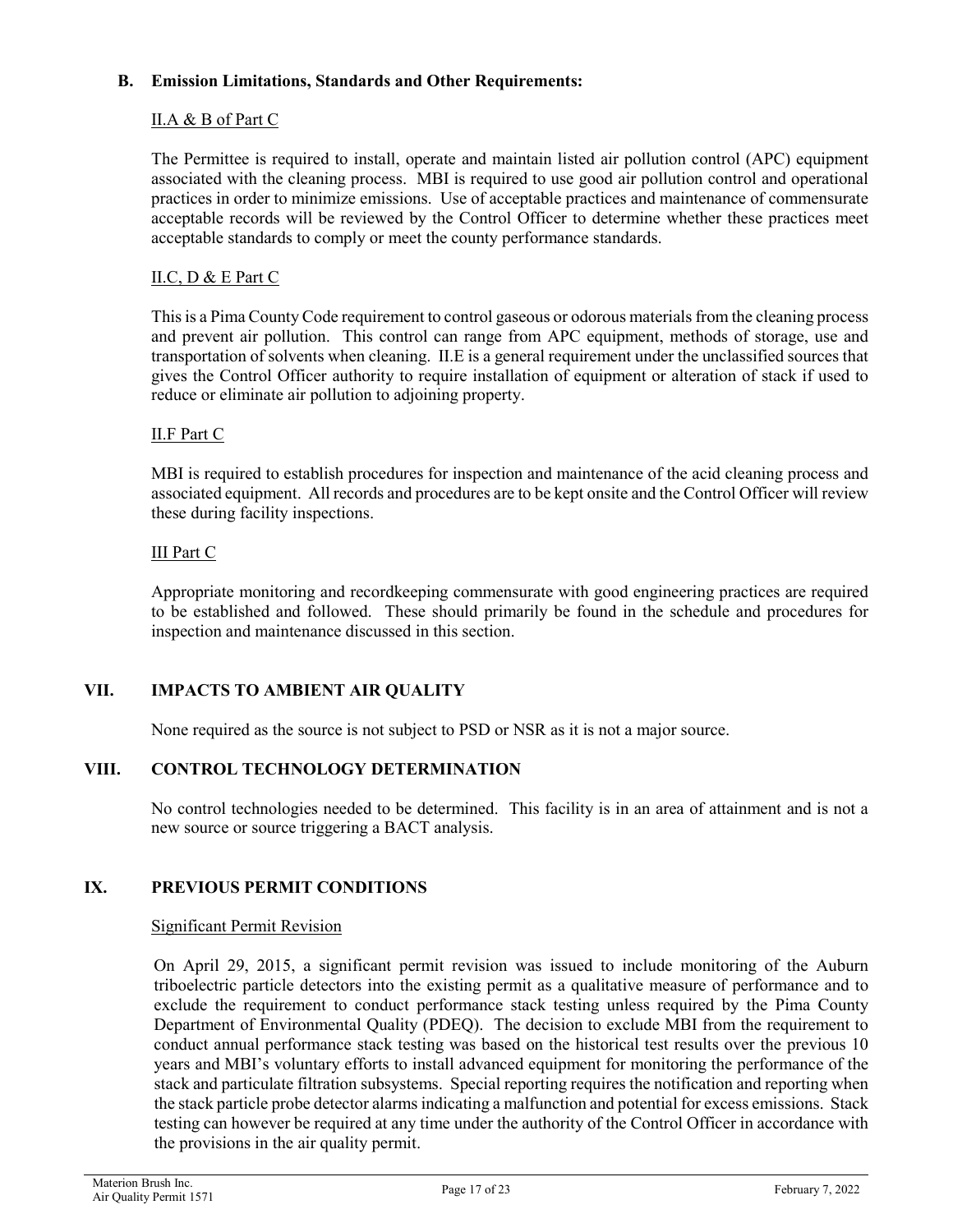## Changes in this Permit Renewal

- 1. PDEQ updated and corrected the General Permit Conditions and references as needed.
- 2. During this permit renewal, the previous permit reporting conditions (IV.A.1 & 2) were combined into IV.A.1.a & b and the remaining conditions (IV.A.3-6) were renumbered to (IV.A.2-5) to categorize and clarify the special reporting requirements.
- 3. During this permit renewal, the previous permit condition (IV.A.3) which provide reporting requirements for the stack particle probe alarm was split into IV.A.2.a and b to define conditions when reporting is necessary and when no reporting is necessary for stack particle probe alarms due to precipitation events during non-business hours when the APC systems are off-line.

## Historical Notes

Some historical notes have been retained and listed below in increasing chronological order to retain the historical development of some pertinent permit conditions. Other notes provide clarification of the last draft permit process.

- 1. Initial testing was completed by MBI before October 28, 1980. MBI is required to perform annual emission testing to assure compliance with the 10 grams per 24 hour period federal standard. MBI shall follow testing procedures and notification requirements outlined in the permit and Title 17 of Pima County Code. *Retained for clarification purposes only to show that compliance with the federal standard has been achieved.*
- 2. The Tape Room was closed during previous application processes. Therefore the use and potential emissions of Toluene are no longer pertinent to the permit. Should the Permittee resume manufacture of Tape products, a permit revision shall be required. *Note for clarification purposes only. Not pertinent to this renewal.*
- 3. On December 30, 2003, a draft permit developed during the permit drafting stage was sent to EPA for Courtesy review. Response was received in February 2004. At several meetings with MBI staff, the EPA comments were addressed. A follow up letter dated January 30, 2003, summarized the changes in the permit that were agreed to. The final issue was monitoring the powered exhaust vents. EEMC was scheduled to visit the plant in mid-February to assess the monitoring requirements and report their findings for an inspection program protocol. *Note for clarification purposes only. Not pertinent to this renewal*
- 4. MBI requested that the word "daily" in the first sentence in III.C of Part B, Section I (Monitoring and Recordkeeping) should be changed to "weekly". It was suggested that the inspections required would be done much more efficiently and thoroughly if one section of the Ducting System was checked for flaws or leaks each inspection day, on a rotating basis such that each section was inspected at least once per week. *Included for historical notes purposes only. Not pertinent to this renewal*
- 5. MBI proposed that the Ducting System be defined as four separate sections each to be inspected once per week. The entire System would be subject to inspection on a weekly basis. This inspection, done on four different days, would be more thorough and efficient than if the entire System were inspected on one day. *Included for historical notes purposes only. Not pertinent to this renewal*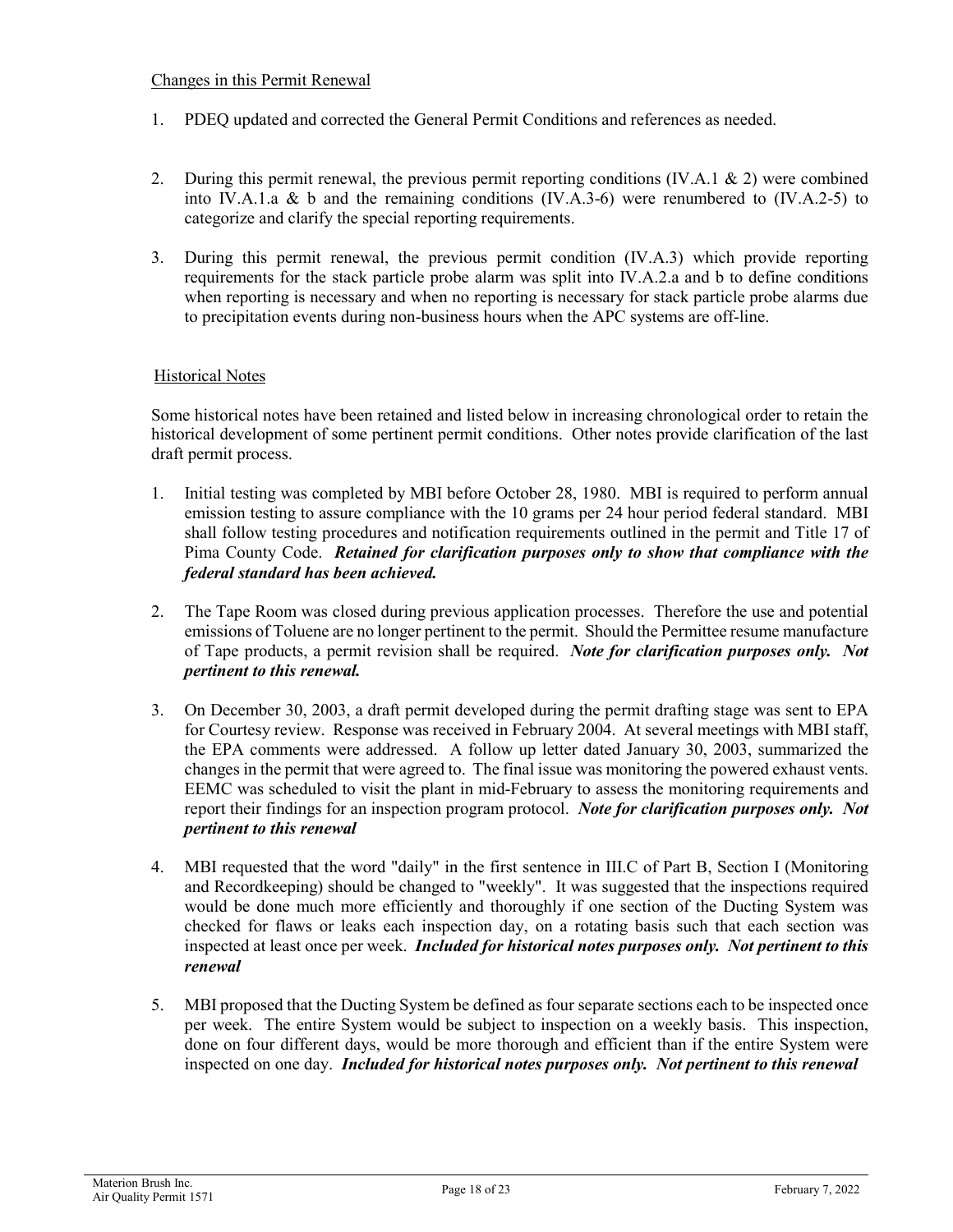- 6. MBI changed the intake to the 40,000 cfm Farr Final Filters in order to facilitate more efficient fan operation. PDEQ was notified in a letter dated December 17, 2003, that this might change the pressure differentials across the filter, but in fact, no change in standards was required after the installation was completed and tested. *Included for historical notes purposes only. Not pertinent to this renewal*
- 7. In a letter dated July 28, 2003, MBI informed PDEQ that an improved version of the final HEPA filters would be used in all air pollution control systems as listed in II.B of Part B. These filters lowered the static pressure and the pressure drop across the filters. This lower pressure drop required the minimum values of the final filters prescribed in III.D Table 1 of Part B, Section I of the draft permit to be changed from "0.5" to "0.4". This change to the draft permit was accepted by PDEQ. *Retained to show establishment of operating ranges.*
- 8. In discussions with EPA, it was recommended that the source perform an additional modified stack test on the powered vents during the life of the permit. In view of the non-detect results from the previous testing, it is difficult to justify the expenditure in manpower and resources to repeat the testing on a frequent schedule, especially when the vents exhaust from areas in the plant where there is no reasonable likelihood of BeO powder to be present. There is no beryllium powder processed in these areas.

In the permit issued in 2007, the Permittee agreed to terminology that would require the powered exhaust vents to be tested during the penultimate year of the term of this permit. **This** *testing was completed in 2010 and* **results have shown non-detect levels, similar to the 2001 test results. Based on this, t***he condition was modified to only test when the Control Officer makes a written request that testing shall be conducted.*

- 9. The permit summary on page 3 of the permit and language in the applicability for beryllium processing conditions in I of Part B, Section I was revised to refer to MBI operations according the definition in 40 CFR 61 Subpart C. This clarifies any discrepancies that may arise from processes defined by equipment used onsite. *Retained for clarification purposes only.*
- 10. Emissions have been further defined in II.A of Part B, Section I. to include total emissions from any kind of activity at the facility. *Retained for clarification purposes only.*
- 11. A requirement to install listed pollution control equipment in Attachment 2 of the permit was added in II.B of Part B, Section I. The pollution control equipment will have the components shown in II.B of Part B, Section I. *Retained to show original development of permit condition.*
- 12. In previous drafts there was no requirement to direct all beryllium containing emissions from any operation to the air pollution control equipment and stack. This requirement has been added in II.C of Part B, Section I and MBI shall direct any kind of beryllium emissions to the air pollution control equipment and eventually the stack. *Retained to show original development of permit condition.*
- 13. A requirement was added to not allow any kind of beryllium emissions from any vents, doorways or other openings except through air pollution control equipment listed/ identified in II.B of Part B and the stack. MBI is also required to implement an emissions prevention plan which shall be submitted as required in III.C of Part B. The emissions and detection plan shall be submitted for approval to the Control Officer within 90 days of issuance of the final permit. *Retained to show original development of permit condition.*
- 14. MBI shall follow the four change-out procedures dated 10/12/06 in II.B.D when changing filters or collector drums on any pollution control equipment. These  $O & M$  plans assure that MBI minimizes the possibility of Beryllium emissions. *Retained to show original development of permit condition.*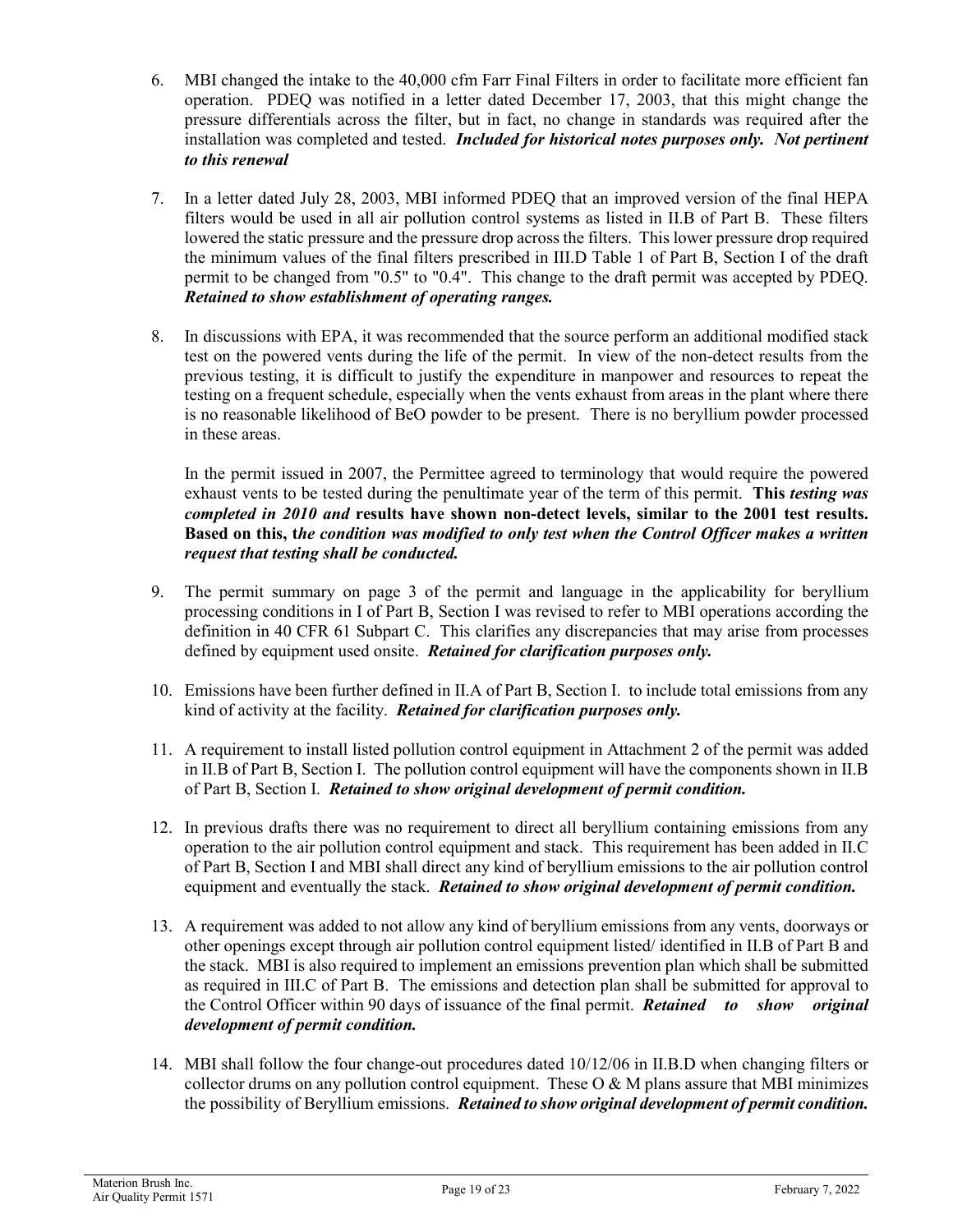- 15. Requirements in III.A and B (now C) of Part B for monitoring and recordkeeping of the pollution controls and powered exhaust vents were added to ensure that Beryllium emissions are minimized. *Retained to show original development of permit condition.*
- 16. Recordkeeping as required in III.G, of each instance when the filters in any of the four air pollution control devices are replaced. *Retained to show original development of permit condition.*
- 17. References to the particulate detection probes used to measure the qualitative performance of the filtration systems in the permit were removed from the 2006-2011 draft permit. *Retained for clarification purposes only.*
- 18. MBI is required to install photohelic gauges that continuously monitor and show the operating ranges and failure ranges of the air pollution control device collection system. This system shall be operated at all times and maintained according to an  $\overline{O} \& M$  plan either developed by the manufacturer or MBI. The ranges for the photohelic gauges are shown in Table 2 of Part B. *The photohelic gauges were installed during the 2006-2011permit term. An O&M Plan was developed by MBI and approved by PDEQ.*
- 19. On February 12, 2009, MBI submitted a facility change notification in which MBI informed PDEQ of an R&D project in which a mixture of cadmium and tin were going to be utilized in the project to produce targets for a solar panel manufacturing company. The metal powder is isostatically pressed into a specific shape and then dry machined on a lathe. After machining, the targets are sent to the customer.
- 20. On June 26, 2009, MBI submitted a notification of an increase in volume of cadmium-tin powder to be processed. *Added for clarification purposes only.*
- 21. On July 8, 2009, MBI submitted a minor revision application to add this process as part of its main operations. This additional operation triggered the applicability of 40 CFR 63 Subpart XXXXXX, National Emission Standards for Hazardous Air Pollutants – Area Source Standards for Nine Metal Fabrication and Finishing Source Categories. The subpart addresses sources that use materials that contain the potential to emit metal fabrication or finishing metal HAP (MFHAP) as outlined in the subpart. The permit was revised in June 2010. During the recent renewal of the permit, MBI noted that they are not subject to 40 CFR 63 Subpart XXXXXX and conditions should not be included in the renewal.

PDEQ reviewed this request and verified that the NESHAP states that a facility has to be primarily engaged in the subject source categories and is not relevant to the MBI facility. The definition of primarily engaged is given below:

*Primarily engaged means the manufacturing, fabricating, or forging of one or more products listed in one of the nine metal fabrication and finishing source category descriptions in Table 1, ''Description of Source Categories Affected by this Subpart,'' where this production represents at least 50 percent of the production at a facility, and where production quantities are established by the volume, linear foot, square foot, or other value suited to the specific industry. The period used to determine production should be the previous continuous 12 months of operation. Facilities must document and retain their rationale for the determination that their facility is not ''primarily engaged'' pursuant to 40 CFR 63.10(b)(3) of the General Provisions.*

*Added for clarification purposes to show that PDEQ has evaluated the process and determined it is not required to be included as a permitted process.*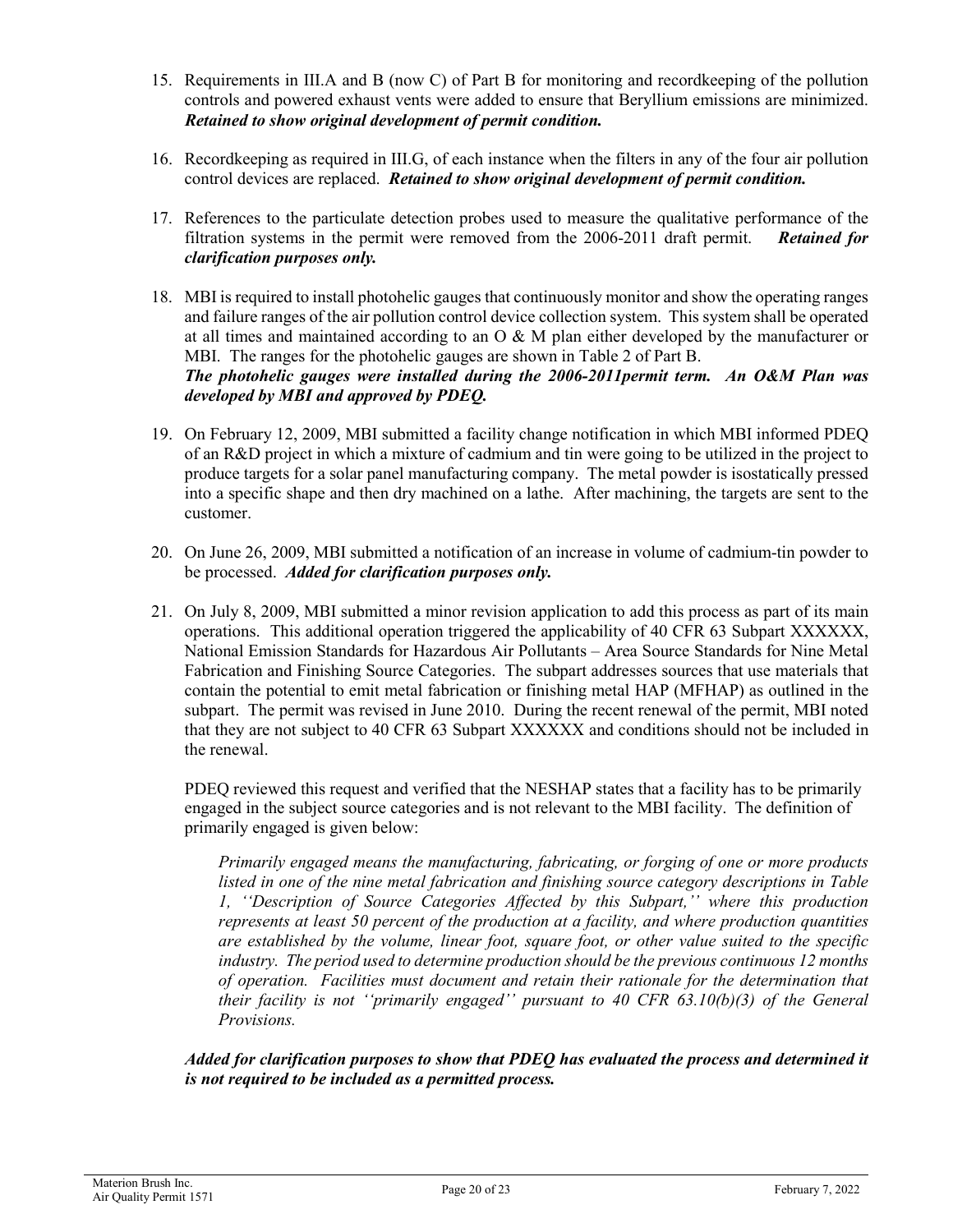- 22. On December 7, 2009, MBI submitted another minor revision to add an aqua regia cleaning system and scrubber to replace an existing like equipment. The new system was necessary to allow the scrubber to remain on during shutdown periods when facility equipment and dust collector systems are shut off. Previously, the acid had to be neutralized and discharged to MBI's industrial wastewater collection system for treatment. The purchase of the new cleaning system was a cost saving measure for MBI to enable the source to keep the acid longer, decrease waste and potential accidents in handling. This process triggered a local requirement in PCC 17.16.430.F & G that addresses processing and handling of acids. The permit was revised in June 2010. *Added for clarification purposes to show development of conditions.*
- 23. Following public comments submitted during the hearing on July 12, 2012, the following changes were made:

PDEQ has provided more clarification to the statement in VI, Part B.A of the Technical Support Document that… "MBI direct emissions from all operations that have the slightest potential for beryllium release to the stack…" A new permit condition has been added in III.J of the permit that states:

a**.** *The Permittee shall not allow emissions of beryllium powder from any of the powered exhaust vents located in the areas listed in Table 3 of this Part.*

Beryllium is not expected in the powered exhaust vents and the above condition prevents that from occurring.

b. The previous permit condition addressing testing of vents designated as 1, 3 & 7 has been revised. Should there ever be a requirement to test the vents, PDEQ has revised previous permit condition III.K (now III.L) to now read as follows:

> *"…the Permittee shall perform testing on any of the powered exhaust vents listed in Table 3…"*

A facility layout with the approximate location of the seven vents can be found on page 22.

24. During the previous April 2015 permit renewal, the excerpt below was deleted from Condition III.E as MBI had installed the monitoring and automatic shutdown system. The deleted language is as follows:

*Prior to installation of this system, the Permittee shall monitor and record the photohelic gauge readings at least daily whenever there is the potential to emit beryllium or beryllium containing compounds. At a minimum, the record shall include the date, the time the readings were made, the specific segment of the collection system to which the pressure drop applies, the value of the pressure drop noted on the gauge, and the name of the person making the check.*

# **X. INSIGNIFICANT ACTIVITIES**

None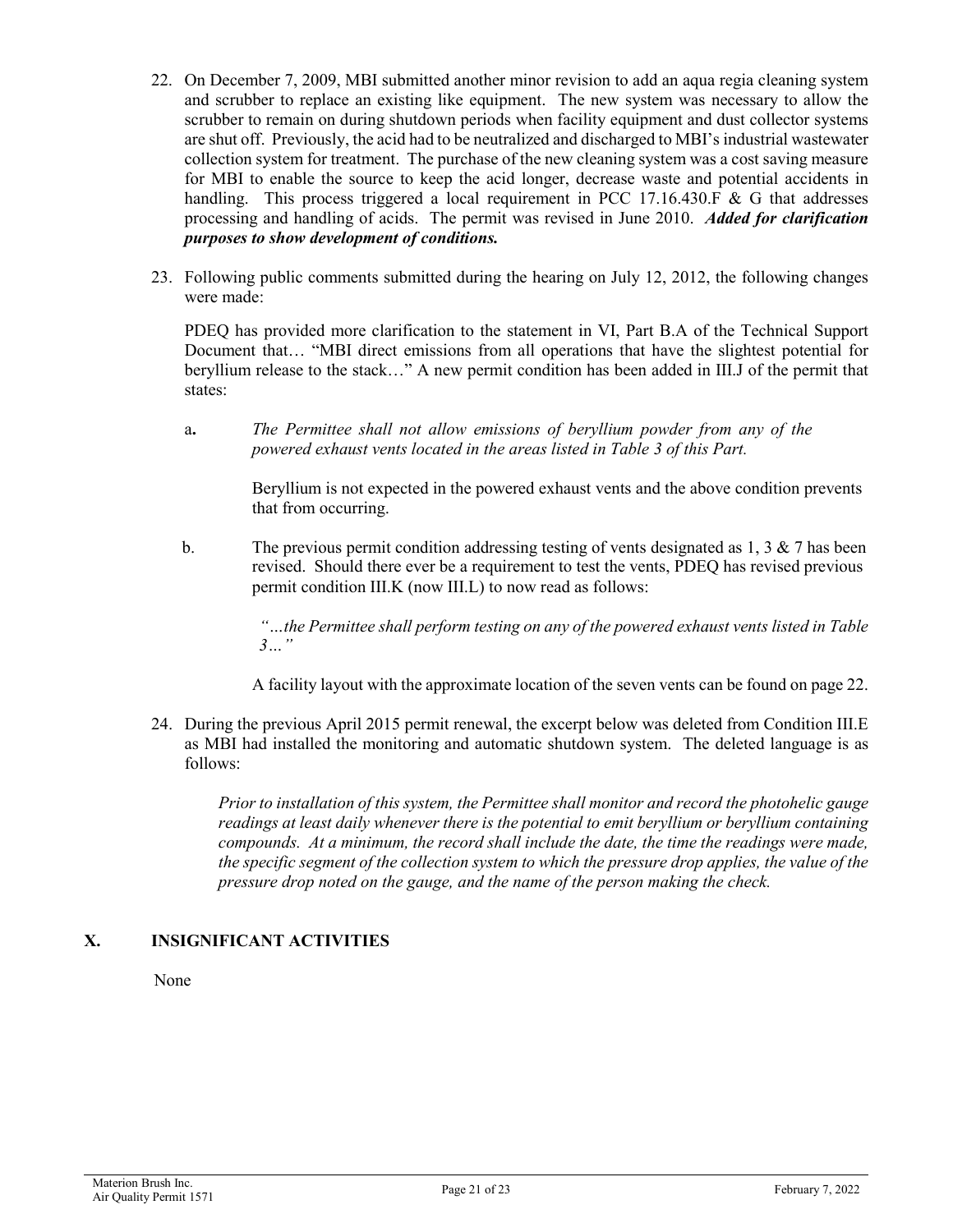